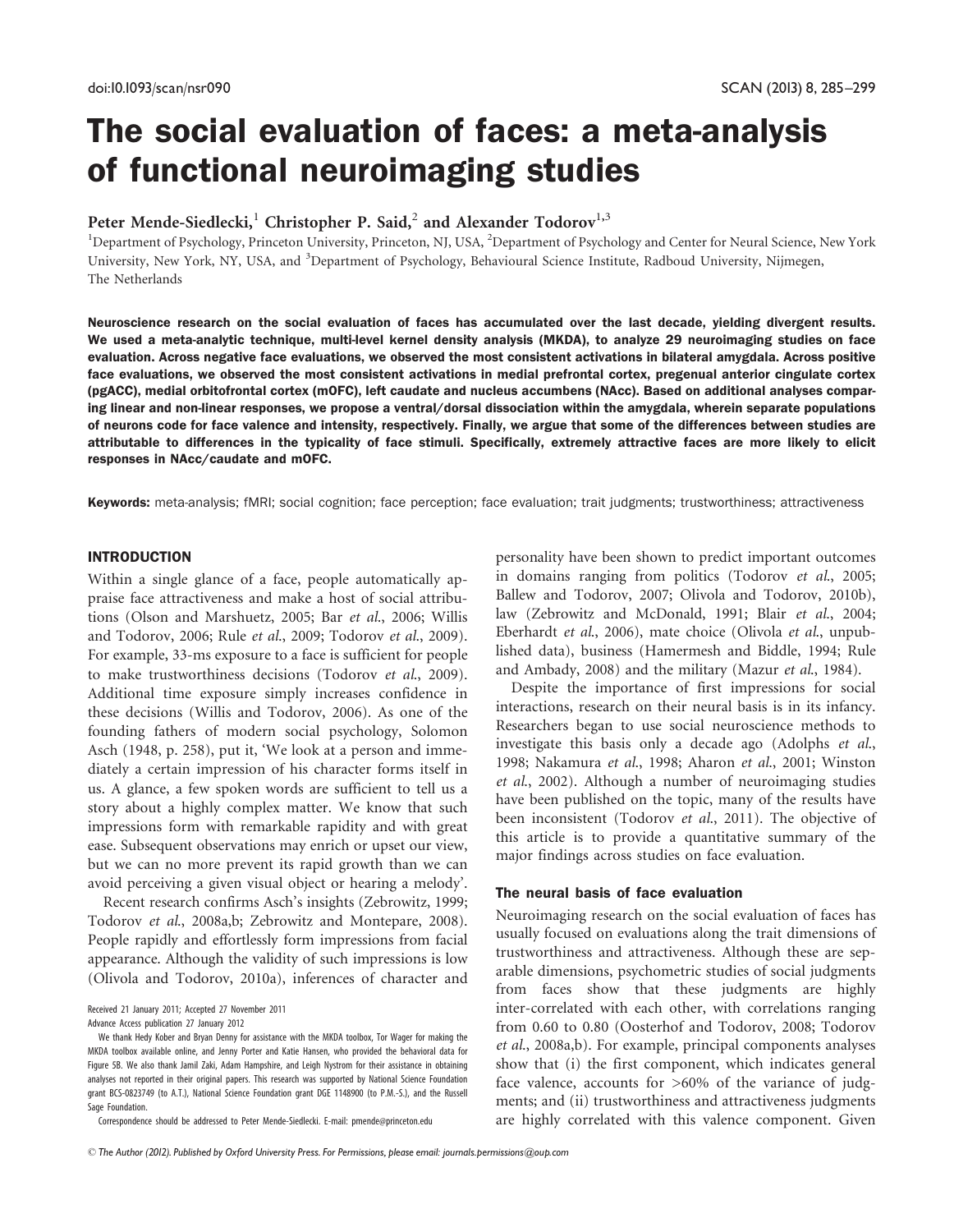these behavioral data, one would expect to observe overlapping regions in neuroimaging studies on attractiveness and trustworthiness.

For the purposes of this meta-analysis, we focus on studies on attractiveness and trustworthiness. Typically, such studies present participants with facial stimuli that vary on the respective dimension-either systematically manipulated via computer modeling, or confirmed by independent behavioral ratings-and subsequently report brain activity that shows a linear relationship with changes in facial appearance along that dimension. For example, some studies have observed increased responses in the amygdala for untrustworthy faces [\(Winston](#page-13-0) et al., 2002), while other studies have observed increased responses in the nucleus accumbens (NAcc) and medial orbitofrontal cortex (mOFC) for attractive faces [\(Aharon](#page-11-0) et al., 2001; [O'Doherty](#page-12-0) et al., 2003). More recent studies have sought to identify regions that show a quadratic relationship between brain activity and changes in attractiveness or trustworthiness. Researchers have observed non-linear responses in the amygdala for both attractive and unattractive faces [\(Winston](#page-13-0) et al., 2007), as well as for both trustworthy and untrustworthy faces [\(Todorov](#page-13-0) et al., 2011). While there is convergence between the linear and non-linear approaches, there exists the possibility that these analyses are tapping distinct processes, wherein areas that show a linear pattern of activity are coding for face valence, while areas that show quadratic patterns are coding something more like face intensity.

The first objective of this article is to systematically explore the pattern of observed brain activations across published neuroimaging studies on face evaluation as a function of face valence. The second objective is to examine possible dissociations between linear and non-linear responses. The third and final objective is to explore potential differences between trustworthiness and attractiveness studies.

### Multilevel kernel density analysis

Meta-analysis is a powerful statistical tool that allows researchers to combine the data sets of a collection of similar studies to provide a more accurate, robust estimate of the effect-size of a given phenomena. This approach is widespread within behavioral research, and in recent years, meta-analyses of neuroimaging studies have become more common (Fox et al[., 1998](#page-11-0); Phan et al[., 2002;](#page-12-0) [Wager and](#page-13-0) [Smith, 2003](#page-13-0); Wager et al[., 2004](#page-13-0); Laird et al[., 2005; Nielsen](#page-12-0) et al[., 2005\)](#page-12-0). Meta-analyses of neuroimaging data typically compute how frequently studies examining a given psychological phenomenon report activity in a specific brain area ([Kober and Wager, 2010\)](#page-12-0). This approach can be used to confirm the prevailing thinking regarding what brain areas are associated with a particular psychological phenomenon or experience. At the same time, meta-analysis can serve a more exploratory purpose-identifying regions that are consistently activated across a large number of studies of the same psychological phenomenon, but that are not typically associated with that phenomenon.

Indeed, a meta-analysis of the social evaluation of faces has been recently published (Bzdok et al[., 2011\)](#page-11-0), and in part, motivated the analyses herein. While we ultimately employed slightly different selection criteria in choosing studies to include, we also sought to perform several more targeted analyses, as noted above. Perhaps more importantly, while Bzdok and colleagues conducted an activation likelihood estimation (ALE) meta-analysis, we use a different statistical procedure.

Specifically, we use a Multi-level Kernel Density Analysis (MKDA), which represents an advance in meta-analytic methods for neuroimaging data, because it accounts for the fact that individual activation peaks are nested within contrast maps (maps of particular comparisons within studies), making these maps the unit of analysis, and not the peaks (Wager et al[., 2008](#page-13-0)). Further, MKDA models contrast maps as a random effect, eliminating the possibility of one contrast dominating the meta-analysis.

We conduct several analyses. First, we analyze activations across all contrasts showing (i) stronger brain responses to negative-untrustworthy and unattractive-than positivetrustworthy and attractive-faces; (ii) stronger responses to positive than negative faces; and (iii) stronger responses to positive and negative faces than to neutral faces. Second, within these contrasts, we also explore potential differences between trustworthiness and attractiveness studies.

# **METHODS**

#### Data collection

We searched for neuroimaging studies of the social evaluation of faces using the online databases PsycINFO and PubMed, as well as the scholarly article search engine Google Scholar. We limited our search using combinations of keywords including 'faces', 'social evaluation', 'social judgment', 'fMRI', 'trustworthiness' and 'attractiveness'. To be included in our meta-analysis, studies had to involve fMRI or PET investigations of healthy adults, $<sup>1</sup>$  report activations in a standard co-</sup> ordinate system-either Talairach or Montreal Neurological Institute (MNI) coordinates, and explicitly state whether their analyses were performed with fixed or random effects. With respect to in-scanner tasks, we only included studies in which subjects either made explicit judgments regarding the trustworthiness or attractiveness of faces, or were presented with faces that varied on one of these two dimensions during an implicit or a passive viewing task, based upon normative ratings, computer modeling or some other form of categorization. In the case of some studies [\(Hampshire et al., 2011;](#page-11-0) [Pochon et al., 2008;](#page-11-0) [Zaki et al., 2011\)](#page-12-0), relevant contrasts were not originally reported, but were obtained through personal communication with the respective authors.

<sup>&</sup>lt;sup>1</sup>Pinkham et al[. \(2008a\)](#page-12-0) and Baas et al[. \(2008\)](#page-11-0) were neuroimaging studies comparing the social evaluation of faces in patient populations to healthy controls. When composing our MKDA, we only included the coordinates yielded from the analysis of the healthy controls' data.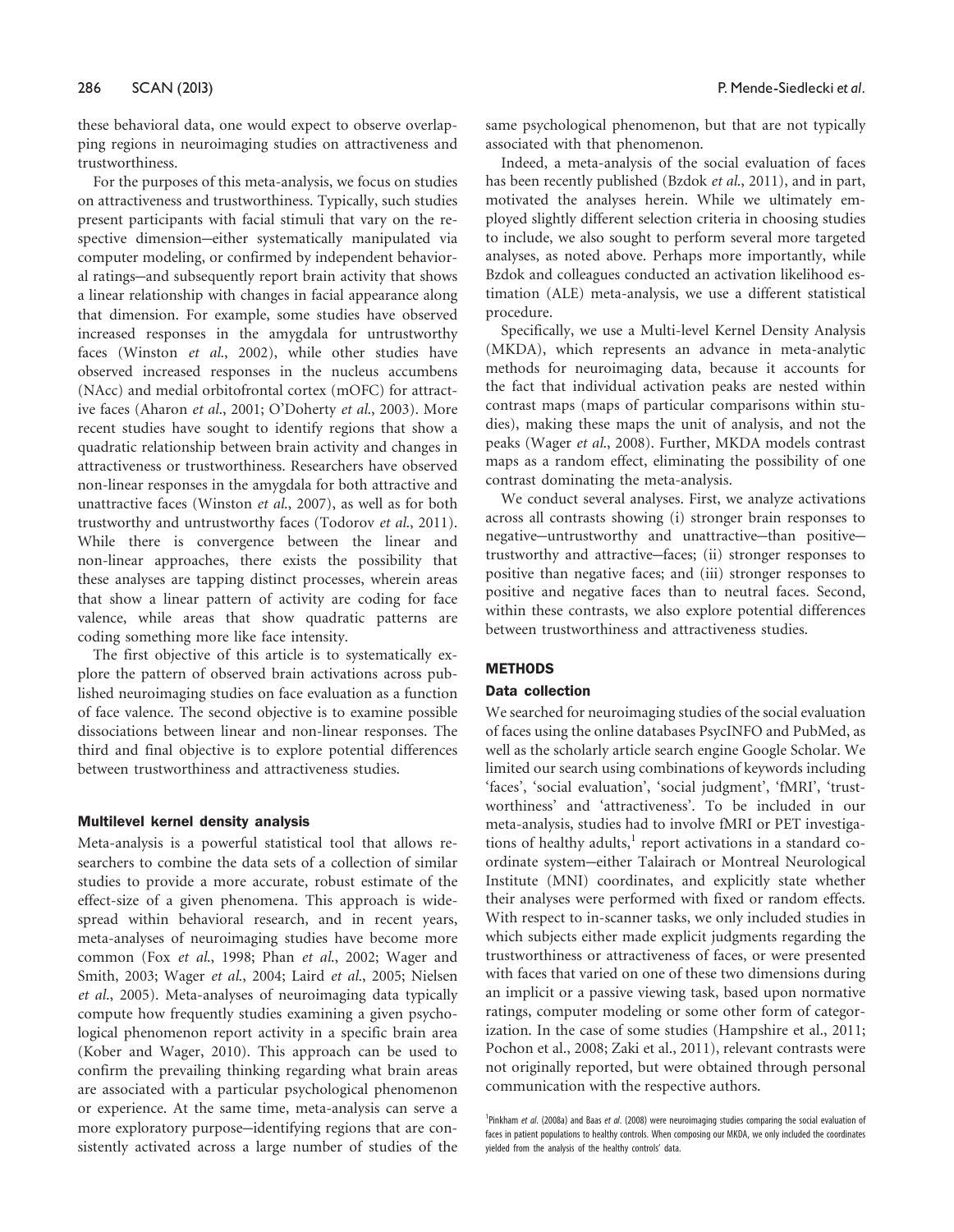| Table 1 Breakdown of Studies Included in the Meta-Analysis |  |  |
|------------------------------------------------------------|--|--|
|------------------------------------------------------------|--|--|

| Study                    | Included       |    | Ν        | Task nature <sup>a</sup> |                        |                 | Study type | Valence  |            |   | $ROI$ ? $c$        | Stimulus category |
|--------------------------|----------------|----|----------|--------------------------|------------------------|-----------------|------------|----------|------------|---|--------------------|-------------------|
|                          | contrasts      |    | Implicit | Explicit                 | Collapsed <sup>b</sup> |                 | Negative   | Positive | Non-Linear |   |                    |                   |
| Aharon, et al., 2001     |                | 6  | χ        |                          |                        | attractiveness  |            | X        |            |   | extreme            |                   |
| Aron, et al., 2005       |                | 17 | X        |                          |                        | attractiveness  |            | X        |            |   | average            |                   |
| Baas, et al., 2008       | 4              | 21 | χ        | χ                        | X                      | trustworthiness | X          | χ        |            |   | average            |                   |
| Blasi, et al., 2009      |                | 43 |          | χ                        |                        | trustworthiness | χ          |          |            |   | average            |                   |
| Bray, et al., 2007       | 2              | 25 | χ        |                          |                        | attractiveness  | χ          | χ        |            |   | extreme            |                   |
| Chatterjee, et al., 2009 | 4              | 13 | X        | χ                        |                        | attractiveness  | χ          | X        |            |   | computer generated |                   |
| Cloutier, et al., 2008   | 2              | 48 |          | χ                        |                        | attractiveness  | X          | X        |            |   | extreme            |                   |
| Engell, et al., 2007     |                | 15 | χ        |                          |                        | trustworthiness | χ          |          |            |   | average            |                   |
| Gordon, et al., 2009     | $\overline{2}$ | 6  | X        |                          |                        | trustworthiness |            | χ        | χ          | χ | average            |                   |
| Hampshire, et al., 2011  |                | 19 |          | χ                        |                        | attractiveness  |            | χ        |            |   | extreme            |                   |
| laria, et al., 2008      |                | 10 |          | χ                        |                        | attractiveness  |            | X        |            |   | extreme            |                   |
| Kampe, et al., 2001      |                | 16 | χ        |                          |                        | attractiveness  |            | χ        |            |   | average            |                   |
| Kim, et al., 2007        |                | 25 |          | χ                        |                        | attractiveness  |            | χ        |            |   | computer generated |                   |
| Liang, et al., 2010      | 3              | 17 | χ        |                          |                        | attractiveness  | χ          | χ        | χ          | χ | extreme            |                   |
| O'Doherty, et al., 2003  | 2              | 25 | X        |                          |                        | attractiveness  | X          | X        |            |   | extreme            |                   |
| Pinkham, et al., 2008    |                | 12 |          | Χ                        |                        | trustworthiness | χ          |          |            | χ | average            |                   |
| Pochon, et al., 2008     |                | 17 |          | χ                        |                        | attractiveness  |            | χ        |            |   | extreme            |                   |
| Said, et al., 2009       | 3              | 31 |          | χ                        |                        | trustworthiness | χ          | X        | χ          |   | average            |                   |
| Said, et al., 2010       |                | 24 | X        |                          |                        | trustworthiness |            |          | χ          |   | computer generated |                   |
| Smith, et al., 2010      |                | 26 |          | Χ                        |                        | attractiveness  |            | χ        |            |   | average            |                   |
| Todorov, et al., 2008    | 2              | 14 | χ        |                          |                        | trustworthiness | χ          |          | χ          | χ | computer generated |                   |
| Todorov, et al., 2010    | 2              | 22 |          | χ                        |                        | trustworthiness | χ          |          | χ          |   | computer generated |                   |
| Todorov, et al., 2010    | 2              | 22 | χ        |                          |                        | trustworthiness | χ          |          | Χ          |   | computer generated |                   |
| Tsukiura, et al., 2010a  | 3              | 22 |          | χ                        |                        | attractiveness  | χ          | χ        | Χ          |   | average            |                   |
| Turk, et al., 2004       |                | 18 |          | χ                        |                        | attractiveness  |            | χ        |            |   | extreme            |                   |
| VanRijn, et al., 2011    | 3              | 18 |          | χ                        |                        | trustworthiness | χ          | χ        |            | χ | average            |                   |
| Winston, et al., 2002    | 2              | 14 |          |                          | χ                      | trustworthiness | χ          | χ        |            |   | average            |                   |
| Winston, et al., 2007    | 2              | 26 |          |                          | X                      | attractiveness  |            | χ        | X          |   | extreme            |                   |
| Zaki, et al., 2011       |                | 14 |          | χ                        |                        | attractiveness  |            | X        |            |   | extreme            |                   |

<sup>a.</sup>Task nature' categorizes only the contrasts included in our meta-analysis. In some cases, like [Winston et al. \(2002\)](#page-13-0), both explicit and implicit paradigms were employed, but only collapsed analyses were reported.

b'Collapsed' analyses refer to analyses in which neural activity was aggregated across both explicit and implicit tasks.

In this column, we note if a given study reported coordinates arising from ROI-based analyses. In some cases, these studies only reported such ROI-based analyses (for instance, [Pinkham et al., 2008](#page-12-0)). As such, these studies have only been able to impact our [supplementary analyses](http://scan.oxfordjournals.org/cgi/content/full/nsr090/DC1), which incorporate ROI-based analyses in addition to whole-brain contrasts.

We excluded studies that did not report specific coordinates arising from relevant contrasts, but instead referred to various ROIs from a functional localizer being more or less active during specific contrasts [\(Kranz and Ishai,](#page-12-0) [2006](#page-12-0)). In some instances, multiple studies were found which presented analyses of the same data sets [\(Todorov](#page-13-0) [and Engell, 2008](#page-13-0); [Pinkham](#page-12-0) et al., 2008b). In these cases, we only included one study's reported coordinates, and this choice was made based upon which version of the study ultimately presented the more relevant analyses. Finally, we excluded some studies whose research questions bordered on ours (for instance, aesthetic judgments of paintings of faces, as in [Kawabata and Zeki \(2004\)](#page-12-0) or neural responses to faces similar to the self varying in trustworthiness, as in [Verosky and Todorov \(2010\)](#page-13-0) as they ultimately did not report contrasts that were appropriate for inclusion in our analyses. These choices are not trivial, as they represent some of the differences between our meta-analysis and the one

conducted by [Bzdok and colleagues \(2011\),](#page-11-0) in terms of study selection.

This search yielded 28 published papers comprising  $29<sup>2</sup>$ neuroimaging studies on the social evaluation of faces. Seventeen of these studies were on attractiveness evaluations and 12 were on trustworthiness or related evaluations (i.e. 'would you approach or avoid this person'). The latter were included because such approach/avoidance evaluations are highly correlated with trustworthiness evaluations [\(Todorov, 2008\)](#page-13-0). This set of studies accounted for 52 separate contrasts (Table 1). For contrasts to be included in our database, they had to be representative of neural activity that varied parametrically with either facial attractiveness or trustworthiness, and furthermore, the direction and linearity

 $^{2}$ We consider a single study to represent an investigation of the neural responses to a given set of stimuli in the context of one or potentially multiple psychological tasks within the same set of subjects. Thus, [Todorov](#page-13-0) [et al. \(2011\)](#page-13-0) represents two separate studies, while [Chatterjee et al. \(2009\)](#page-11-0)—in which the same subjects took part in explicit and implicit tasks in-scanner on separate scanning days-represents one study.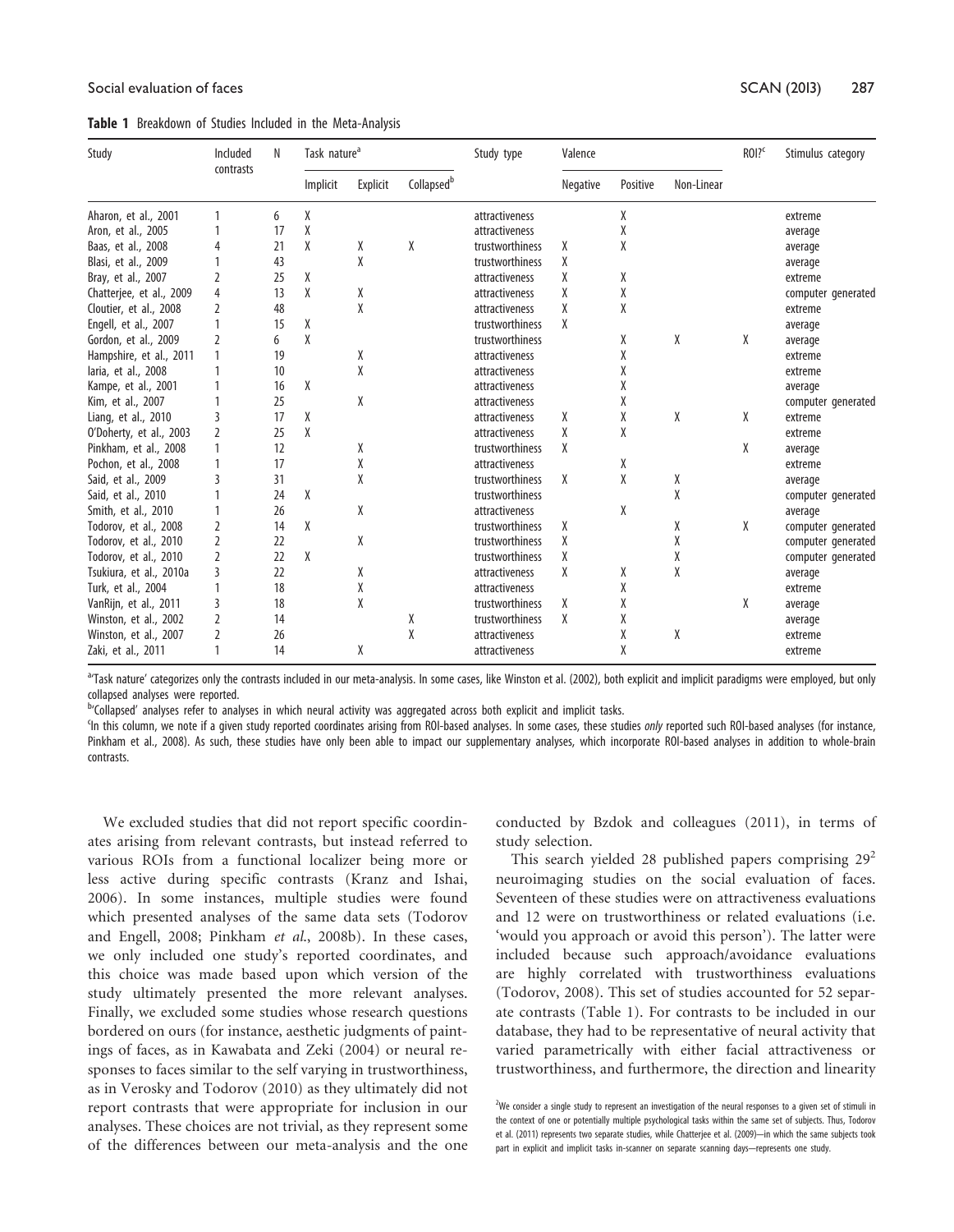of this relationship had to be clearly stated. We excluded coordinates derived from complex interaction-based analyses (for instance, stimuli type and gender interactions, as seen in [O'Doherty](#page-12-0) et al. (2003), as well as coordinates arising from analyses that were not relevant to our research questions (e.g. effects of face novelty in Kim et al[. \(2007\).](#page-12-0) Further, overlapping contrasts are often reported in the articles surveyed. For instance, [Aharon and colleagues \(2001\)](#page-11-0) report separate contrasts detailing neural activity associated with facial attractiveness for male stimuli, female stimuli, and collapsed across both kinds of stimuli. In these cases, we only included the most general reported contrast-for instance, for Aharon et al[. \(2001\),](#page-11-0) we used the collapsed contrast. Studies that report separate results for explicit and implicit paradigms presented a unique problem (see [Winston](#page-13-0) et al., 2002; Baas et al[., 2008](#page-11-0); [Chatterjee](#page-11-0) et al., [2009\)](#page-11-0). On the one hand, both analyses are relevant to our main research question, and favoring one paradigm over the other in these three cases would bias our results in favor of that task design. On the other hand, the contrasts are undeniably non-independent of each other. Ultimately, we chose to run our analyses using both sets of coordinates for these three studies, which were entered into our database as separate contrasts. To confirm that this approach had no demonstrable impact on our results, we ran complimentary analyses that only included one contrast per study (i.e. only the explicit task contrast from the three studies in question). We observed no practical differences in either the size or localization of consistent activations.

We tabulated the design particulars and parameters of each study, as well as the reported activation points for all relevant contrasts. Specifically, we coded each study in terms of which coordinate system activations were reported in, number of participants, whether a fixed or random effects analysis had been performed, whether activations represented linear or non-linear effects, whether the task was explicit or implicit in nature, and whether the reported activations were the result of a whole-brain or region-of-interest (ROI) analysis. This coding scheme served two purposes. Primarily, this information was fed into the MKDA toolbox and used to determine the proper weighting scheme for the different studies. Secondarily, it served as the basis for contrasting studies against each other on relevant variables. This coding scheme was initially entered by the first author, with subsequent confirmation and complete agreement from the second and third authors. Entered coordinates were checked and re-checked against their original sources numerous times throughout the course of setting up our database.

The studies compiled in our database used a variety of face stimuli. Some studies used computer-generated faces (for instance, [Chatterjee](#page-11-0) et al., 2009), others used standardized photograph sets of volunteer subjects (for instance, [Engell](#page-11-0) et al[., 2007](#page-11-0)), and still others used photographs culled from magazines and newspapers (for instance, [O'Doherty](#page-12-0) et al., [2003\)](#page-12-0). These faces likely differ in terms of their typicality-faces in standardized photographs are more typical than the extreme faces seen in photographs of models and actresses. Given recent work suggesting that face typicality can partially account for the amygdala's response to the valence of face stimuli (Said et al[., 2010\)](#page-13-0), it is possible that different types of face stimuli (e.g. extremely attractive faces that are less typical) could lead to different patterns of neural responses. As such, while we did not exclude studies based on the sources of the face stimuli, we did keep track of the source of each study's stimuli. This allowed for the possibility of comparing the more typical faces (computer-generated and standardized sets) against the more atypical faces (photos of models and actors from print media).

It is important to note that contrasts containing ROI-based analyses pose a problem for inclusion in meta-analyses. On the one hand, including coordinates from ROI-based analyses may bias the results by introducing researchers' a priori predictions about which regions are involved in trustworthiness and attractiveness evaluation. On the other hand, such analyses represent theoretically motivated prior research. Further, because some ROIs like the amygdala and NAcc are relatively small and often difficult to image, excluding ROI-based analyses may miss important findings that are consistent across studies. Given that, we chose to run each of our analyses twice-once limited to whole-brain contrasts, and once with ROI-based contrasts included. In the interest of space, we chose to report the whole-brain analyses in the main text, as well as to note whether or not adding ROI-based contrasts substantially affected the results. (In all cases but one, adding ROI-based contrasts did not have a substantial effect on analyses. For the contrast that produced divergent results, we chose to explicitly note in the text how the two approaches differed.) The specific results for the ROI-based analyses are reported in [supplemental material](http://scan.oxfordjournals.org/cgi/content/full/nsr090/DC1). We note that while some studies reported ROI-based analyses side by side with whole-brain analyses (for instance, [Van Rijn](#page-13-0) et al., 2011), there are a small number of studies that reported only ROI-based analyses (for instance, [Pinkham](#page-12-0) et al., 2008a).

### Data analysis

Our MKDA of 'negative' contrasts comprised all contrasts in which brain activity increases as facial stimuli decrease in either trustworthiness or attractiveness. 'Positive' contrasts comprised all contrasts in which brain activity increases as facial stimuli increase in either trustworthiness or attractiveness. Non-linear, quadratic contrasts comprised all contrasts in which brain activity increases as facial stimuli increase or decrease in either trustworthiness or attractiveness relative to faces at the middle of the continuum. Not all studies included in our database reported both negative and positive contrasts. Therefore, neither of our primary MKDAs contains contrasts from every study.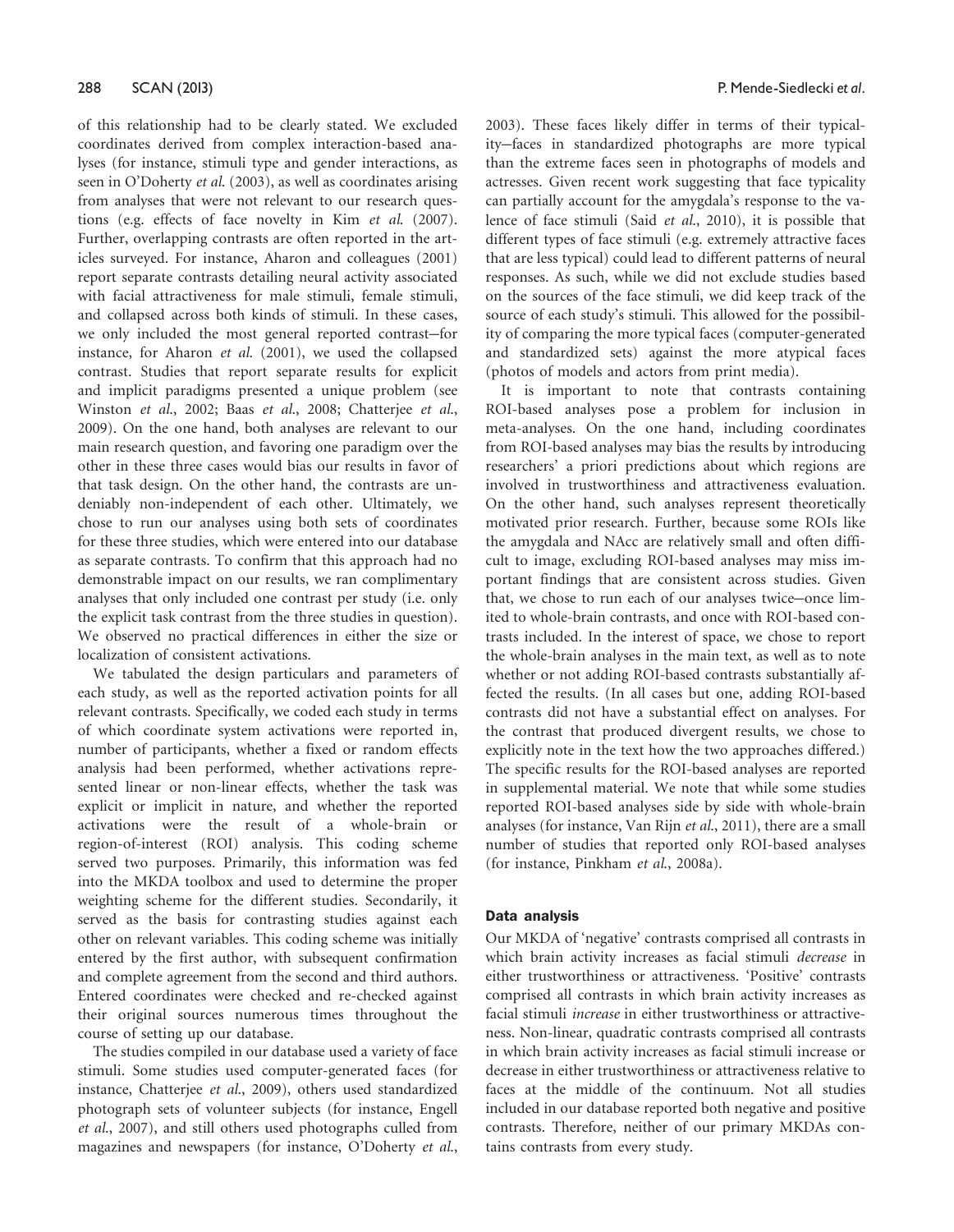When performing these analyses, the peak coordinates from all relevant contrast maps were first separately convolved with a 10-mm spherical kernel, yielding comparison indicator maps (CIMs). Previous meta-analytic work suggests that this is an appropriate default kernel size [\(Wager](#page-13-0) et al[. 2003](#page-13-0); [Salimi-Khorshidi](#page-13-0) et al., 2009). These CIMs were subsequently weighted based upon the number of participants and what type of analysis was performed in each study, following the same parameters used by [Kober and](#page-12-0) [colleagues \(2008\).](#page-12-0) Specifically, each map was first weighted by the square root of its study's sample size and subsequently multiplied by an adjustment factor accounting for the type of analysis used in the respective study. Random effects studies were multiplied by an adjustment factor of 1; fixed effects studies were multiplied by an adjustment factor of .75. In this fashion, studies received higher weighting if they had large sample sizes and performed random effects analyses.

Second, the weighted CIMs were averaged together, producing a density map. Each voxel of this density map attains a density statistic, P, which is the weighted proportion of contrasts included in the MKDA that yield activity within 10 mm of that voxel. To identify voxels whose P-statistic exceeds the frequency expected by chance, a Monte Carlo simulation was conducted. Over 5000 iterations of the Monte Carlo simulation, the observed activation blobs (contiguous regions of activation within the CIMs, holding shape constant) from each CIM were randomly shuffled within a gray-matter mask. Following each iteration, we recorded both the maximum whole brain density statistic (P, across all studies) and the largest cluster of contiguous voxels. These values were used to create null-hypothesis distributions for the density statistic and the expected size of clusters, respectively.

Third, the weighted P was subsequently tested against the resulting null-hypothesis  $P_0$  produced by the Monte Carlo simulation. A similar procedure was used to test for the significance of the size of the clusters, allowing us to identify a size threshold at which a certain number of voxels must be activated contiguously for a given cluster to be deemed significant. Hence, we used two types of thresholds-a density height-based threshold and a cluster size threshold, the latter derived from a non-parametric cluster-based thresholding procedure [\(Nichols and Hayasaka, 2003\)](#page-12-0). For P, the resulting familywise error rate (FWER)-controlled threshold is the proportion of studies reporting activity within 10 mm of a given voxel that exceeds the maximum P-statistic across 95% of the resulting Monte Carlo maps. These voxels appear on resulting maps colored in yellow and will be referred to in our results as exceeding the height-based threshold of the MKDA. For the cluster size threshold, the resulting FWER-controlled threshold is the clusters observed at  $P < .001$  and  $P < 0.01$  whose size exceeds the maximum cluster size across 95% of the Monte Carlo maps. These voxels appear on resulting maps in orange and pink, respectively, and will be referred to as exceeding the extent-based threshold. The thresholded maps were overlaid on a canonical MRI image (colin27.img, the single-subject template in SPM5; [http://www.fil.ion.ucl.ac.uk/spm/software/spm5/\)](http://www.fil.ion.ucl.ac.uk/spm/software/spm5/), which was co-registered to the MNI brain template.

When reporting areas of consistent activation in our tables, we provide information on whether each area withstood height-based thresholding, extent-based thresholding, or both. Some areas of activation were sizable enough to pass extent-based thresholding but not height-based thresholding. Conversely, other areas were highly consistent across the database and passed height-based thresholding, but were not sufficiently large to pass extent-based thresholding. XYZ-coordinates reported in our tables reflect the peak activation foci which withstand height-based thresholding, or, if activations are less consistent, the center of mass of the cluster at the most stringent level of extent-based thresholding. Further, we report the number of voxels in each cluster which withstood height-based thresholding, or if activations are less consistent, the number of voxels at the most stringent level of extent-based thresholding.

We also performed several smaller, more targeted MKDAs exploring differences between trustworthiness and attractiveness studies and performed several additional exploratory analyses based on stimulus typicality. To perform such analyses, a simple subtraction yields the relative difference in the distribution of peaks between the respective contrasts, which is subsequently thresholded as explained above.

# RESULTS

### Results across negative contrasts

Eleven studies reported 13 negative contrasts-where brain activity increased as attractiveness or trustworthiness decreased-across the whole brain. The MKDA results for these contrasts are summarized in [Table 2](#page-5-0) and Figure 1. We observed highly consistent activation in right amygdala (withstood height- and extent-thresholding,  $P < 0.001$ ), as well as activation in left amygdala that survived extent- but not height-thresholding  $(P < 0.001)$ . Four studies reported ROI-based coordinates for negative contrasts. When we included these additional coordinates in our analysis as well, we continued to observe highly consistent activation in right amygdala (withstood height- and extentthresholding,  $P < 0.001$ ), as well as activations which survived extent- but not height-thresholding in left amygdala  $(P<0.001)$ , right globus pallidus  $(P<0.01)$  and a large region of consistent activation encompassing right anterior insula, right inferior frontal gyrus (IFG) and right ventrolateral prefrontal cortex (vlPFC, P<0.01, additional results summarized in [Supplementary Table S1\)](http://scan.oxfordjournals.org/cgi/content/full/nsr090/DC1).

# Results across positive contrasts

Twenty-one studies reported 23 positive contrasts-where brain activity increased as attractiveness or trustworthiness increased-across the whole brain. The MKDA results for these contrasts are summarized in [Table 2](#page-5-0) and Figure 2. We observed highly consistent activation in left caudate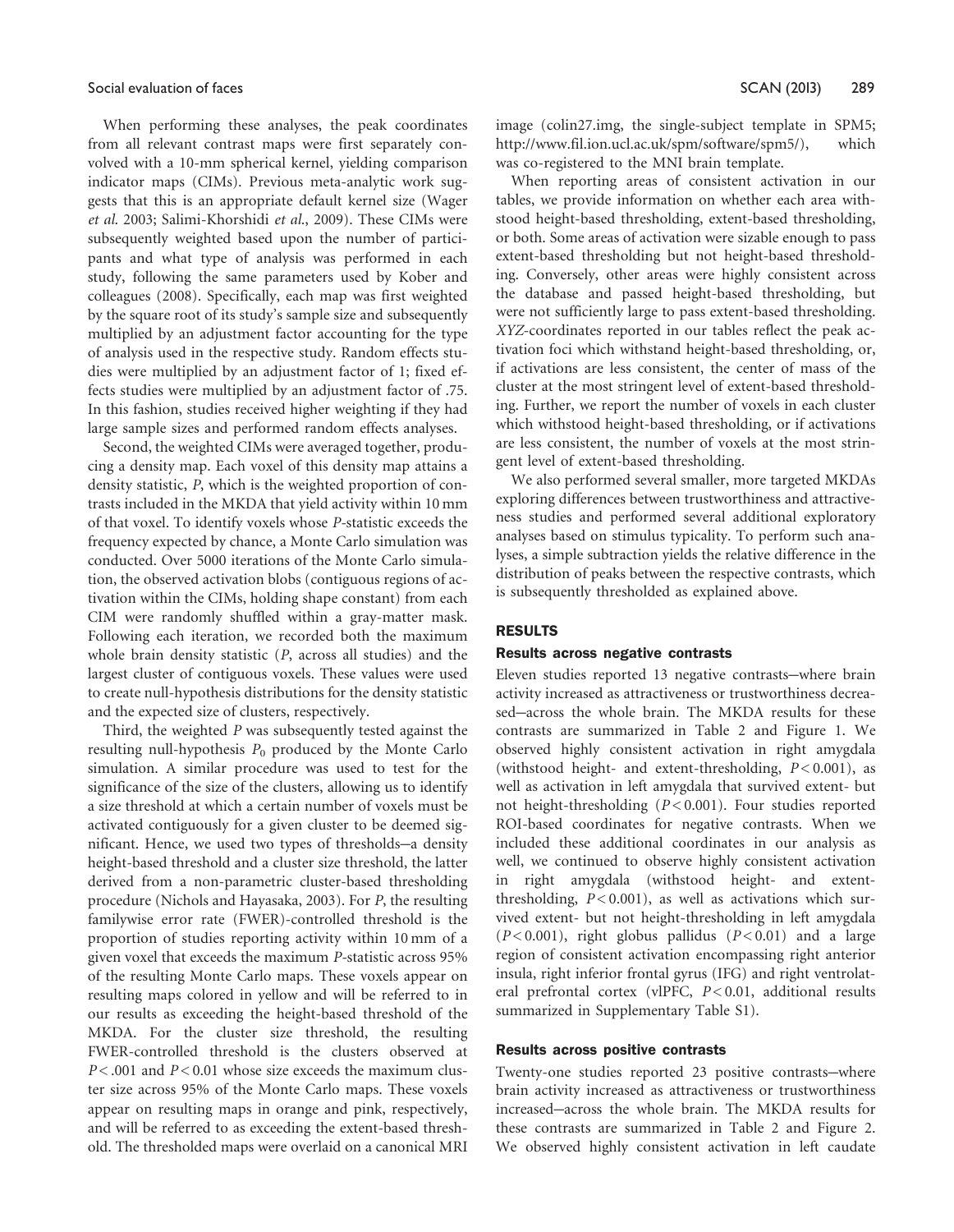<span id="page-5-0"></span>

|  |  | Table 2 Areas Consistently Activated During Negative and Positive Face Evaluations |  |  |  |  |  |  |  |
|--|--|------------------------------------------------------------------------------------|--|--|--|--|--|--|--|
|--|--|------------------------------------------------------------------------------------|--|--|--|--|--|--|--|

| Region                                                                                                                                                  | Lat | X     | у     | Z       | Vol   | %Act |        |
|---------------------------------------------------------------------------------------------------------------------------------------------------------|-----|-------|-------|---------|-------|------|--------|
| Increased activity for negative evaluations, collapsed across Untrustworthiness and Unattractiveness, whole-brain contrasts only<br>Basal telencephalon |     |       |       |         |       |      |        |
| Amygdala                                                                                                                                                | R   | 20    | -6    | $-18$   | 1080  | 0.34 | $+***$ |
| Amygdala                                                                                                                                                |     | $-18$ | $-6$  | $-18$   | 1328  | 0.29 | $***$  |
| Increased activity for positive evaluations, collapsed across Trustworthiness and Attractiveness, whole-brain contrasts only<br>Basal telencephalon     |     |       |       |         |       |      |        |
| Caudate/nucleus accumbens/medial orbitofrontal cortex                                                                                                   |     | $-10$ |       | $-4$    | 1888  | 0.33 | $+***$ |
| <b>Thalamus</b>                                                                                                                                         | R   | 14    | $-16$ | 6       | 384   | 0.28 | $+***$ |
| Caudate/right amygdala/anterior insula/inferior frontal gyrus                                                                                           | R   |       | 22    |         | 76656 | 0.22 | $***$  |
| Ventral striatum/thalamus/anterior insula/inferior frontal gyrus/ventrolateral prefrontal cortex                                                        | R   | 14    | $-2$  | $^{-2}$ | 34688 | 0.20 | $\ast$ |
| Frontal/insular cortex                                                                                                                                  |     |       |       |         |       |      |        |
| Ventromedial prefrontal cortex                                                                                                                          |     |       | 42    | —ჩ      | 344   | 0.30 | $+***$ |
| Pregenual cingulate cortex/dorsal anterior cingulate                                                                                                    |     | $-2$  | 40    | 8       | 96    | 0.25 | $+***$ |
| Pregenual cingulate cortex                                                                                                                              |     |       | 36    |         | 16    | 0.25 | $+***$ |

Note. Stereotactic coordinates representing the areas most consistently activated across full database. We report laterality (Right or Left), XYZ coordinates, number of voxels in each cluster (Vol), and weighted percentage of CIMs which activated each cluster (%Act).

 $\dagger$ , areas withstanding height-based thresholding.

\*\*, areas withstanding extent-based thresholding ( $p < .001$ ).

 $*$ , areas withstanding extent-based thresholding ( $p < .01$ ).



Fig. 1 Consistently activated areas across negative evaluations, showing consistent right amygdala activation. Yellow voxels withstood height-based thresholding, orange voxels withstood extent-based thresholding (P<.001).

extending into NAcc and mOFC, right thalamus, vmPFC and dACC/pgACC (withstood height- and extentthresholding,  $P < 0.001$ ), as well as portions of right amygdala right anterior insula, right IFG ( $P < 0.001$ ), and bilateral vlPFC that survived extent- but not height-thresholding ( $P$  < 0.01). Four studies reported ROI-based coordinates for negative contrasts. Including these additional coordinates in our analysis yielded similar results (summarized in [Supplementary Table S1\)](http://scan.oxfordjournals.org/cgi/content/full/nsr090/DC1).

# Non-linear responses

Nine studies within our database conducted non-linear analyses testing for stronger responses to both negative(unattractive or untrustworthy) and positive-looking (attractive or trustworthy) faces than to faces at the middle of the continuum. Collapsed across both sets of stimuli, we observed consistent non-linear activation across seven whole-brain contrasts in the right amygdala extending into right putamen (withstood height- and extent-thresholding, P < 0.001, [Table 3](#page-6-0)). Including two additional ROI-based contrasts in the analysis yielded similar results ([Supplementary Table S2](http://scan.oxfordjournals.org/cgi/content/full/nsr090/DC1)). We note that given the relatively small number of contrasts documenting non-linear responses, this analysis is underpowered. Nevertheless, five of the seven whole-brain contrasts reported activity in right amygdala.

We also compared non-linear responses against linear responses, though these comparisons are, by virtue of the smaller number of non-linear contrasts, unavoidably unbalanced. Contrasting negative linear contrasts (13 contrasts) against non-linear contrasts (seven contrasts), we observed a ventral portion of the right amygdala that was more consistently active in negative linear contrasts (withstood heightbut not extent-thresholding, [Supplementary Table S3\)](http://scan.oxfordjournals.org/cgi/content/full/nsr090/DC1), while a more dorsal portion of the right amygdala was more consistently active in non-linear contrasts. Including ROI-based contrasts in the analysis yielded similar results ([Supplementary Table S4](http://scan.oxfordjournals.org/cgi/content/full/nsr090/DC1)). (As this contrast is unbalanced, we have provided information regarding the frequency of activation at the peak voxels of those areas that withstood height-thresholding, [Supplementary Table S5A](http://scan.oxfordjournals.org/cgi/content/full/nsr090/DC1))

Contrasting positive linear contrasts (23 contrasts) against non-linear contrasts (seven contrasts), we observed a set of regions that were more consistently active in positive linear contrasts, including bilateral caudate, vmPFC/OFC, dACC/pgACC (withstood height- and extent-thresholding,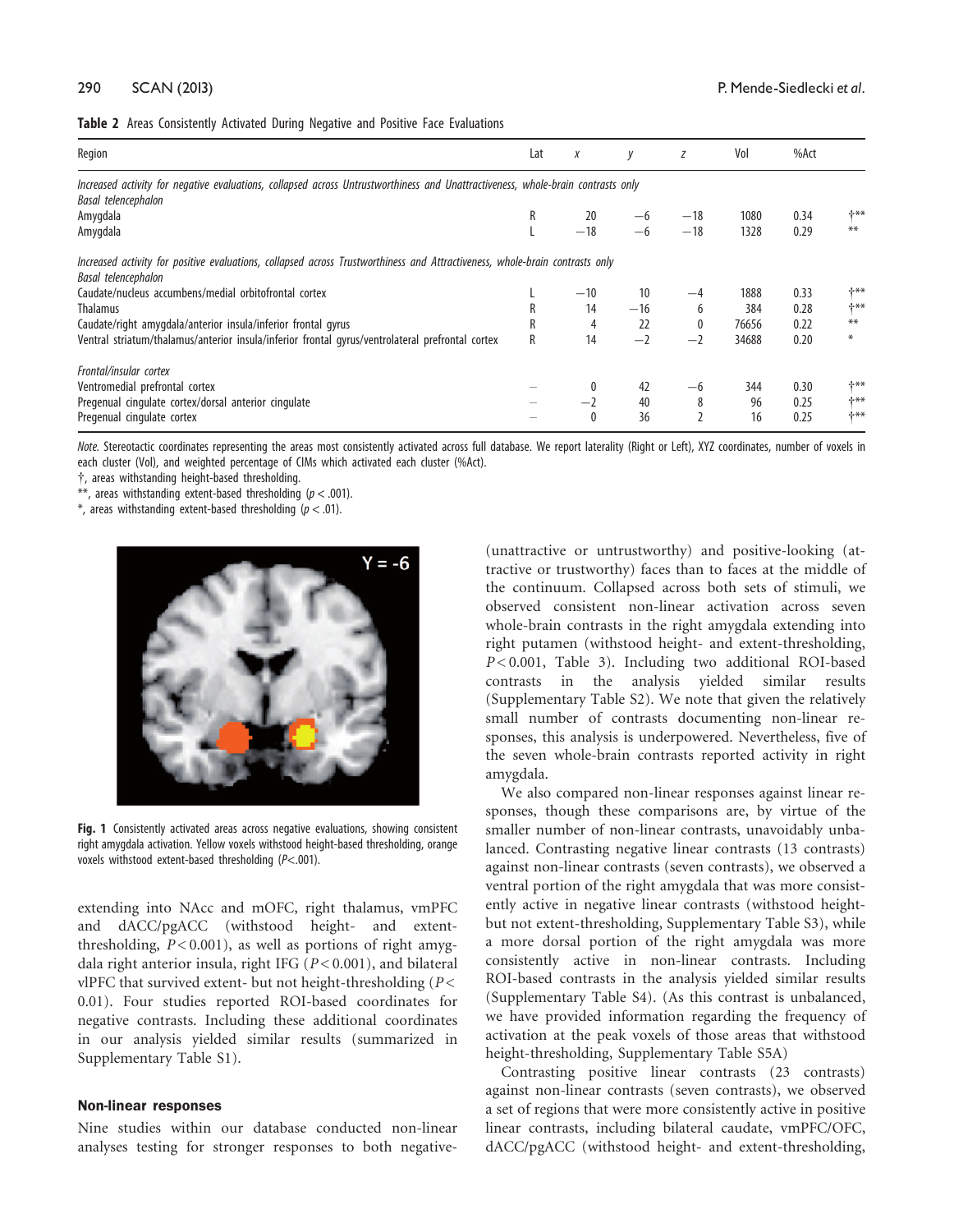<span id="page-6-0"></span>

Fig. 2 Consistently activated areas across positive evaluations, including pgACC, vmPFC (A), left caudate/NAcc extending into mOFC (A and B), and right amygdala (C). Yellow voxels withstood height-based thresholding, orange voxels withstood extent-based thresholding  $(P < 0.001)$ , and pink voxels withstood extent-based thresholding  $(P < 0.01)$ .

Table 3 Consistently Activated Areas Displaying Non-linear Response Profiles

| Region              | Lat | X  |      |                                                                                   | Vol  | %Act |  |
|---------------------|-----|----|------|-----------------------------------------------------------------------------------|------|------|--|
| Basal telencephalon |     |    |      | Non-Linear responses, collapsed across Attractiveness and Trustworthiness studies |      |      |  |
| Amygdala            |     | 20 | $-2$ | $-10$                                                                             | 1040 | 0.63 |  |

Note. Stereotactic coordinates representing the areas most consistently activated across full database. We report laterality (Right or Left), XYZ coordinates, number of voxels in each cluster (Vol), and weighted percentage of CIMs which activated each cluster (%Act).

 $\dagger$ , areas withstanding height-based thresholding.

P < 0.001), right thalamus (withstood height-thresholding,  $P < 0.001$ ), sgACC and bilateral vlPFC  $(P < 0.01$ , [Supplementary Table S3\)](http://scan.oxfordjournals.org/cgi/content/full/nsr090/DC1). Conversely, we observed a region of right dorsal amygdala extending into right putamen (withstood height- but not extent-thresholding, results summarized in [Supplementary Table S3](http://scan.oxfordjournals.org/cgi/content/full/nsr090/DC1)) that was more consistently active in non-linear contrasts. Including ROI coordinates in the analysis yielded similar results (noted in [Supplementary Table S4\)](http://scan.oxfordjournals.org/cgi/content/full/nsr090/DC1). (Information regarding the frequency of activation at the peak voxels of those areas that withstood height-thresholding is provided in [Supplementary](http://scan.oxfordjournals.org/cgi/content/full/nsr090/DC1) [Table S5B](http://scan.oxfordjournals.org/cgi/content/full/nsr090/DC1).)

# Negative linear responses in attractiveness and trustworthiness studies

We contrasted negative linear responses in attractiveness (six contrasts) and trustworthiness studies (seven contrasts), observing one activation in the right amygdala that was more consistently active for negative linear responses to trustworthiness than attractiveness (withstood height- and extent-thresholding,  $P < 0.001$ ). We observed no regions that were consistently more active for negative linear responses to attractiveness than trustworthiness. (Results are summarized in [Supplementary Table S5](http://scan.oxfordjournals.org/cgi/content/full/nsr090/DC1).) Including ROI coordinates (from one unattractiveness study and three untrustworthiness studies) in the analysis yielded similar results (noted in [Supplementary Table S6](http://scan.oxfordjournals.org/cgi/content/full/nsr090/DC1)).

# Positive linear responses in attractiveness and trustworthiness studies

We contrasted positive linear responses in attractiveness (18 contrasts) and trustworthiness (5 contrasts). We observed activations in left caudate extending into NAcc, vmPFC/ OFC and pgACC extending dorsally into dACC (withstood height- and extent-thresholding,  $P < 0.01$ ) that were more consistent for positive linear responses to attractiveness than trustworthiness. We observed no regions that were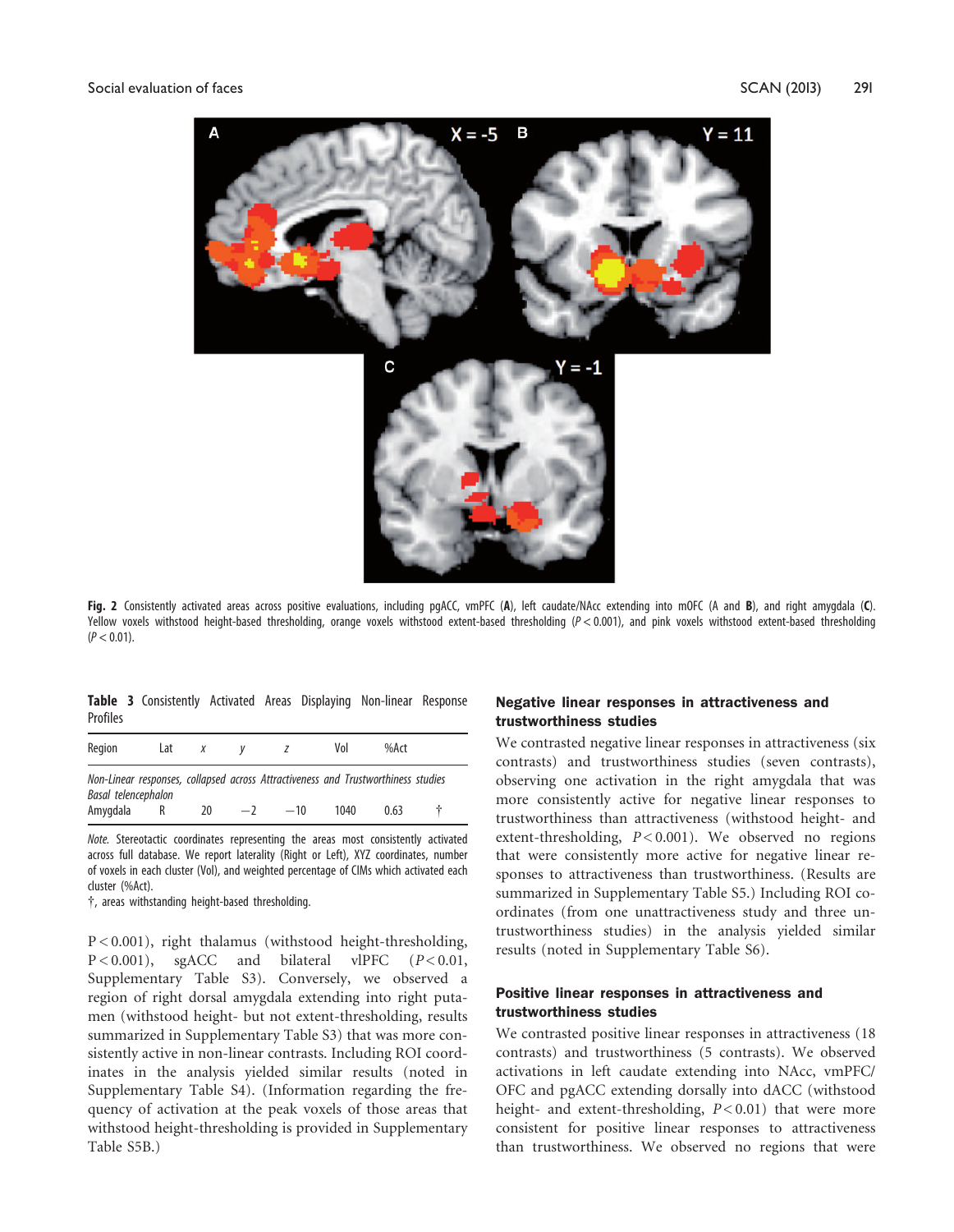

Fig. 3 Consistently activated areas in the contrast 'Extreme' Attractiveness > Trustworthiness, (A) NAcc extending into mOFC, (B) pgACC and vmPFC. (The Average Attractiveness > Trustworthiness contrast produces no regions of consistent activation.) Yellow voxels withstood height-based thresholding and pink voxels withstood extent-based thresholding  $(P < 0.01)$ .

consistently more active for positive linear responses to trustworthiness than attractiveness. (Results are summarized in [Supplementary Table S5.](http://scan.oxfordjournals.org/cgi/content/full/nsr090/DC1)) Including ROI coordinates (from one attractiveness study and three trustworthiness studies) in the analysis yielded similar results (noted in [Supplementary Table S6](http://scan.oxfordjournals.org/cgi/content/full/nsr090/DC1)). (Information regarding the frequency of activation at the peak voxels of those areas that withstood height-thresholding is provided in [Supplementary](http://scan.oxfordjournals.org/cgi/content/full/nsr090/DC1) [Table S5C](http://scan.oxfordjournals.org/cgi/content/full/nsr090/DC1).)

### Separating attractiveness studies by stimulus type

The differences between trustworthiness and attractiveness studies are interesting but also puzzling given that evaluations on these two dimensions are highly correlated. There were no obvious differences between these two sets of studies (for instance, they were well-balanced between implicit and explicit tasks) except for the nature of the face stimuli used in the studies. Whereas eleven of the attractiveness studies used atypical, extremely attractive faces (culled from magazines and print media, often of models), none of the trustworthiness studies used such faces (typically, these were standardized sets of faces or computer-generated faces).

If the differences between attractiveness and trustworthiness studies are partly due to differences in stimuli, then the regions that differentiate these studies should also appear in contrasts involving the extremeness of faces. We can test this proposition by splitting attractiveness studies into two groups-those that used extremely attractive stimuli and those that used average or computer-generated stimuli. Comparing extreme attractiveness studies to the set of trustworthiness studies should yield areas of consistent activation in NAcc/caudate and mOFC, for example, while there should be fewer differences between average attractiveness and trustworthiness studies.

Indeed, when contrasting extreme attractiveness (11 contrasts) against trustworthiness (8 contrasts), we observed consistent activation in left caudate and NAcc, extending into mOFC, pgACC, and vmPFC (withstood height- and extent-thresholding,  $p < .01$ ; see Figure 3, results summarized in [Supplemental Table 7\)](http://scan.oxfordjournals.org/cgi/content/full/nsr090/DC1). Further, we observed a consistent pattern of activation centered in pgACC and extending broadly into both vmPFC and vlPFC that withstood extent-thresholding  $(p < .01)$  but not height-thresholding. Contrasting average attractiveness against trustworthiness produced no areas of consistent activation.

Similarly within the set of attractiveness studies, when contrasting studies that used extremely attractive faces (11 contrasts) against studies that used more typical faces (7 contrasts), we observed consistent activation in left caudate, vmPFC/mOFC, and pgACC/dACC (withstood height- and extent-thesholding,  $p < .01$ ), while a larger activation extending broadly through mOFC, vmPFC and vlPFC withstood extent-thresholding  $(p < .01)$ , but not heightthresholding. The reverse contrast produced no areas of consistent activation.

Further, differences due to face stimuli should be apparent in studies that used implicit evaluation paradigms. Because no evaluative dimension is specified in such paradigms, stimulus properties should drive the neural responses. Contrasting implicit paradigm studies that used extremely attractive faces with implicit paradigm studies that used more typical faces produced consistent activation in right amygdala, left caudate extending into NAcc and right inferior frontal gyrus (withstood height- but not extent thresholding; results are summarized in [Supplemental Table S7](http://scan.oxfordjournals.org/cgi/content/full/nsr090/DC1)).

# **DISCUSSION**

Using multi-level kernel density analysis, a statistically rigorous method of meta-analysis that treats contrasts as the unit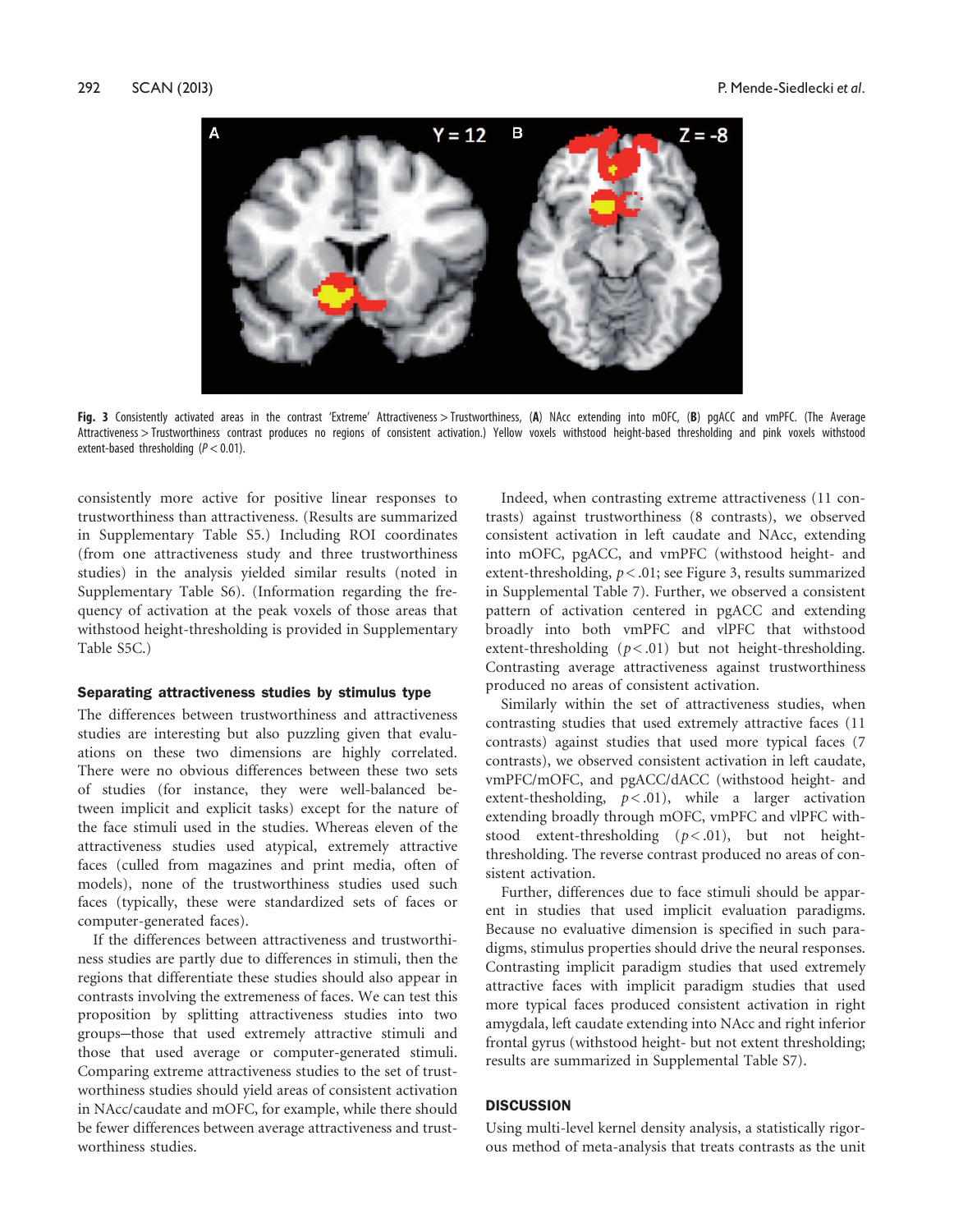of analysis instead of individual activation peaks, we performed a meta-analysis on 29 neuroimaging studies of the social evaluation of faces. We split these studies by valence into two MKDAs, one focusing on brain responses to negative evaluations like unattractiveness and untrustworthiness, and the other focusing on brain responses to positive evaluations like attractiveness and trustworthiness.

Our negative MKDA revealed the most consistent activation in right amygdala. Less consistent areas of activation were observed in left amygdala, right anterior insula, right IFG, right vlPFC and right globus pallidus. These results are remarkably consistent with previous findings regarding the neural responses to angry faces [\(Morris](#page-12-0) et al., 1998; [Whalen](#page-13-0) et al[., 2001;](#page-13-0) Monk et al[., 2006](#page-12-0); [Dannlowski](#page-11-0) et al., 2007). Amygdala responses to angry faces have been widely observed and characterized (Morris et al[., 1998](#page-12-0); [Whalen](#page-13-0) et al[., 2001;](#page-13-0) [Nomura](#page-12-0) et al., 2004; Taylor et al[., 2006;](#page-13-0) [Dannlowski](#page-11-0) et al., 2007; Monk et al[., 2008;](#page-12-0) [Vrticka](#page-13-0) et al., [2008](#page-13-0)). Furthermore, a functional connectivity between the amygdala and vlPFC has been proposed and demonstrated [\(Nomura](#page-12-0) et al., 2004; Taylor et al[., 2006;](#page-13-0) Monk et al[., 2006,](#page-12-0) [2008](#page-12-0)), suggesting that in response to angry faces, the vlPFC may serve to modulate amygdala reactivity, effectively regulating emotional responses. Right IFG ([Dannlowski](#page-11-0) et al., [2007](#page-11-0)), right insula [\(Dannlowski](#page-11-0) et al., 2007; [Vrticka](#page-13-0) et al., [2008](#page-13-0)) and right globus pallidus [\(Jackson](#page-12-0) et al., 2008) have also all been implicated in the neural response to angry faces.

Our positive MKDA revealed highly consistent activations in left caudate extending into NAcc/mOFC, vmPFC, dACC/ pgACC, right thalamus as well as less consistent activations in right amygdala, insula, IFG and vlPFC. Once again, this pattern of activations bears a strong resemblance to that associated with a different emotional expression-happiness. Happy faces have been observed to elicit responses in parts of the striatum (Morris et al[., 1996; Phillips](#page-12-0) et al., 1998; Fu et al[. 2007](#page-11-0); [Vrticka](#page-13-0) et al., 2008), mPFC [\(Phillips](#page-12-0) et al., [1998](#page-12-0); [Kesler-West](#page-12-0) et al., 2001), ACC (Dolan et al[., 1996;](#page-11-0) [Phillips](#page-12-0) et al., 1998; [Kesler-West](#page-12-0) et al., 2001; [Vrticka](#page-13-0) et al., [2008](#page-13-0)), thalamus (Dolan et al[., 1996\)](#page-11-0), IFG (Dolan et al[., 1996\)](#page-11-0) and insula (Lee et al[., 2002\)](#page-12-0). Furthermore, a number of studies have observed amygdala responses to happy faces (Breiter et al[., 1996](#page-11-0); Canli et al[., 2002](#page-11-0); Pessoa et al[., 2002;](#page-12-0) Yang et al[., 2002](#page-13-0); [Somerville](#page-13-0) et al., 2004).

The consistent activation in the left caudate nucleus, extending broadly into the nucleus accumbens, suggests that positive evaluation of faces may depend, in part, on the recruitment of structures implicated in reward-processing [\(Knutson](#page-12-0) et al., 2001a[,b](#page-12-0); [Haruno](#page-12-0) et al., 2004). However, we note that consistent activation in this area was almost entirely driven by attractiveness contrasts, and, therefore, may not be part of a general network for face evaluation. Nonetheless, the highly consistent presence of these areas in our meta-analysis suggests that under certain task and stimulus conditions, attractive faces modulate activity in reward-related regions of the brain.

The similarities between the neural correlates of negatively and positively evaluated faces and angry and happy faces, respectively, parallels perceptual similarities between these types of faces. In computer models of facial trustworthiness, extreme untrustworthiness resembles anger and extreme trustworthiness resembles happiness ([Oosterhof and](#page-12-0) [Todorov, 2008](#page-12-0), [2009](#page-12-0); [Todorov](#page-13-0) et al., 2008a,[b\)](#page-13-0). Further, behavioral adaptation studies suggest common neural underpinnings for evaluations of trustworthiness and anger/ happiness (Engell et al[., 2010](#page-11-0)). These observations are consistent with the emotion overgeneralization hypothesis [\(Montepare and Dobish, 2003](#page-12-0); [Todorov](#page-13-0) et al., 2008a,[b;](#page-13-0) [Zebrowitz and Montepare, 2008;](#page-14-0) Said et al[., 2009a](#page-13-0),[b\)](#page-13-0), according to which evaluative judgments of faces are based on configurations of facial features resembling emotional expressions. In the context of positive and negative evaluation, these configurations signal approach and avoidance behaviors, respectively [\(Todorov, 2008\)](#page-13-0). Our meta-analysis findings are also consistent with the hypothesis that novel faces are automatically evaluated with respect to their approach/avoidance value.

#### The role of the amygdala in face evaluation

The amygdala is critical for adaptive social behavior [\(Adolphs, 2010](#page-11-0); Sander et al[., 2003](#page-13-0)) and, possibly, for normal face perception and evaluation [\(Todorov, 2011](#page-13-0)). Large meta-analyses of PET and fMRI studies on emotional processing show that faces are one of the most potent stimuli for eliciting responses in the amygdala [\(Costafreda](#page-11-0) et al., [2008](#page-11-0); [Sergerie](#page-13-0) et al., 2008). The role of the amygdala in face evaluation is also consistent with neurophysiology findings of face selective responses in the amygdala ([Nakamura](#page-12-0) et al[., 1992](#page-12-0); [Rolls, 2000a,b](#page-13-0); [Gothard](#page-11-0) et al., 2007). The amygdala receives input from the inferior temporal (IT) cortex and projects back not only to IT cortex but also to extrastriate and striate visual areas ([Amaral](#page-11-0) et al., 1992). The amygdala also has strong interconnections with rACC, OFC, mPFC, basal ganglia and anterior insula. This anatomical position of the amygdala allows for it to serve as an affective hub of information. The current findings, together with the findings of a recent ALE-based meta-analysis of a smaller and only partially overlapping set of 16 studies on face evaluation (Bzdok et al[., 2011\)](#page-11-0), further buttress the importance of the amygdala in face perception and evaluation.

Importantly, the amygdala responded not only to negatively evaluated faces but also to positively evaluated faces, consistent with meta-analyses of its responses to the valence of emotional expressions [\(Sergerie](#page-13-0) et al., 2008). Interestingly, we observed different loci of activation within the amygdala for linear and non-linear responses (Figure 4). Whereas a ventral portion responded more consistently to negative faces only, a dorsal portion of the amygdala responded more consistently to both negative and positive faces than to neutral faces. This dissociation of linear and non-linear responses in the human amygdala parallels the findings of a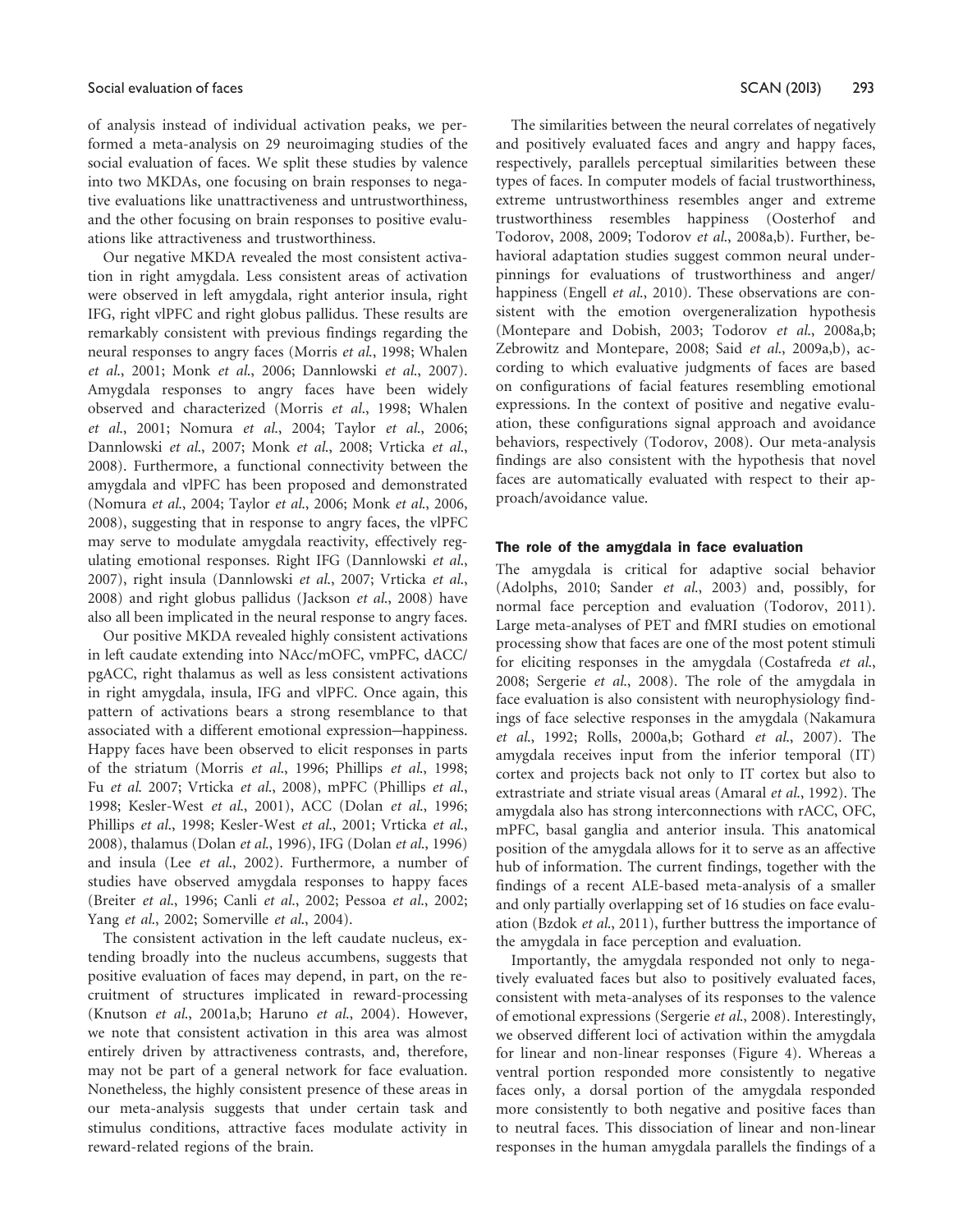

Fig. 4 Linear and non-linear response patterns in right amygdala. Blue indicates voxels more consistently active across non-linear contrasts, red indicates voxels more consistently active across negative evaluations, and green indicates voxels consistently active across positive evaluations. Blue and red clusters withstood height-based thresholding, while the green cluster withstood extent-based thresholding  $(P < 0.001)$ .

high-resolution fMRI study on non-human primates ([Hoffman](#page-12-0) et al., 2007). Hoffman and colleagues observed a linear response in ventral portions of the amygdala (comprising the basolateral amygdala)-specifically, stronger responses to threatening faces and progressively weaker responses to neutral and appeasing faces. However, in a more dorsal portion (comprising the central nucleus and the bed nucleus of the stria terminalis), they observed a non-linear response-stronger responses to both threatening and appeasing faces than to neutral faces. This ventral/dorsal distinction also parallels a distinction made by Whalen and his colleagues ([Whalen](#page-13-0) et al., 2001; Kim et al[., 2003,](#page-12-0) [Somerville, et al.,](#page-13-0) [2006;](#page-13-0) [Davis, et al., 2010](#page-11-0)). They have argued that while the ventral portion of the amygdala is involved in processing valence, the dorsal portion of the amygdala is recruited in determining the value of ambiguous information (e.g. expressions of surprise) in a given context. These authors suggest further that given the dorsal amygdala's response to surprised [\(Kim](#page-12-0) et al[., 2003\)](#page-12-0), fearful ([Whalen](#page-13-0) et al., 1998, [2001\)](#page-13-0) and happy faces ([Breiter](#page-11-0) et al., 1996; [Whalen](#page-13-0) et al., 1998), it may be tracking the salience of these faces, more generally. This hypothesis is consistent with the current findings.

These findings open the door to future work along those lines. One possibility is that there exist separate populations of neurons within the amygdala that code for stimulus valence and stimulus salience, respectively. Ultimately, the findings are in line with previous work proposing a shift away from conceptualizing the amygdala as simply a fear or threat module and instead toward an account of the amygdala as also tracking stimulus intensity ([Anderson](#page-11-0) et al[., 2003;](#page-11-0) Small et al[., 2003\)](#page-13-0) or motivational salience (Sander et al[., 2003](#page-13-0); [Cunningham](#page-11-0) et al., 2008; [Adolphs,](#page-11-0) [2010;](#page-11-0) [Todorov, 2011](#page-13-0)). These findings also serve as an excellent reminder that one of the additional benefits of the meta-analytic method is the possibility of generating new, testable hypotheses for future research.

Faces that are tagged as affectively significant in the amygdala can be further processed in prefrontal regions, which, in turn, can serve to modulate amygdala activity. Prefrontalamygdala connections have been explored in the vmPFC (Quirk et al[., 2003](#page-13-0), Heinz et al[., 2004](#page-12-0)), as well as the pgACC ([Pezawas](#page-12-0) et al., 2005; Stein et al[., 2007;](#page-13-0) Zink et al[., 2010\)](#page-14-0), both of which were observed as consistently activated across our set of positive contrasts.

# Stimulus effects on neuroimaging findings

We also performed several smaller MKDAs to compare between study type, within negative and positive linear responses. These more targeted MKDAs offered evidence that our negative and positive analyses were driven by untrustworthiness and attractiveness, respectively. These two sets of studies were associated with different loci of activations: the right amygdala was more consistently active as facial trustworthiness decreased, while the NAcc/caudate and vmPFC/pgACC were all more consistently active as facial attractiveness increased. This distinction mirrors the results we observed in our primary analyses. In contrast, no brain regions were consistently activated across contrasts where facial attractiveness decreased or facial trustworthiness increased, respectively, even when including ROI coordinates in the analyses. We should note that these contrasts-especially the comparison between positive linear responses in attractiveness and trustworthiness studies-are certainly unbalanced, rendering the results more suggestive than confirmative.

As noted in the introduction, given that attractiveness and trustworthiness judgments from faces are highly correlated, this pattern is puzzling. These differences between trustworthiness and attractiveness studies cannot be explained by researchers' a priori focus on different regions because our results hold even for whole brain analyses that did not include ROI coordinates from individual studies.

The apparent differences in the neural bases of attractiveness and trustworthiness are also puzzling in the context of studies that used the same set of faces to examine responses to facial attractiveness and trustworthiness ([Todorov and](#page-13-0)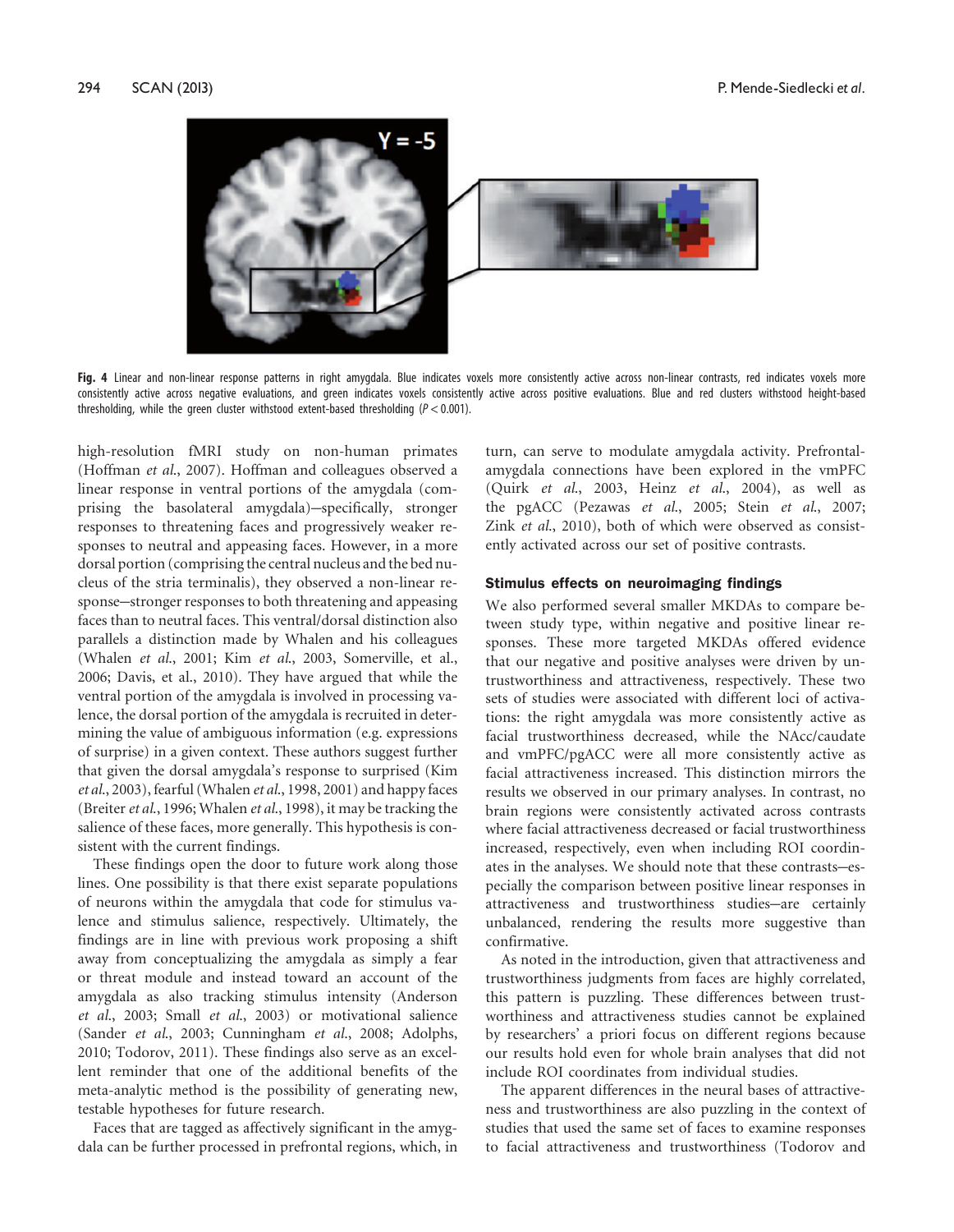

Fig. 5 The relationship between perceptions of face typicality and face attractiveness for (A) a standardized set of faces (the Karolinska set) and (B) faces sampled to be extremely attractive from websites of models. The judgments are shown in standardized units. Each point of the plots represents a face.

[Engell, 2008](#page-13-0)). Specifically, Todorov and Engell re-analyzed the data from Engell et al[. \(2007\),](#page-11-0) using 14 different social judgments of the same set of faces. Most of the brain responses were accounted by a general valence dimension rather than by specific dimensions such as attractiveness and trustworthiness (both of these were highly correlated with this dimension).

What could be driving the differences in neuroimaging studies on attractiveness and trustworthiness? One possibility is that the type of faces used in these studies may lead to different responses. Specifically, a third variable that is correlated with both trustworthiness and attractiveness but could vary across sets of faces may account for such differences. One candidate is face typicality. Recently, [Said and](#page-13-0) [colleagues \(2010\)](#page-13-0) showed that coding face typicality is a more parsimonious explanation of prior findings of the involvement of the amygdala in face evaluation than coding face valence.

Face typicality could vary across data sets and lead to different results. For example, in many standardized data sets of natural faces, typicality is positively correlated with both attractiveness and trustworthiness judgments (Figure 5A). In studies using these stimuli, the amygdala shows stronger responses to more atypical faces that happened also to be more negative [\(Todorov and Engell, 2008](#page-13-0)). In studies using artificial stimuli created by a statistical model, the most atypical faces are faces at the extremes of the dimension. In such studies, the amygdala responds to more atypical faces that happened to be more positive or more negative (Said et al[., 2010](#page-13-0)). The important distinction here is not between real and artificial faces. Judgments of artificial faces that have not been manipulated to exaggerate differences along social dimensions are linearly correlated with their perceived typicality. Finally, in attractiveness studies that use extremely attractive faces (e.g. [Aharon](#page-11-0) et al., [2001](#page-11-0)), the most attractive faces may be the least typical (Figure 5B). In such studies, the amygdala may respond to both extremely attractive and extremely unattractive faces as observed in [Winston](#page-13-0) et al. (2007).

The typicality hypothesis predicts that faces that systematically differ in their perceived typicality may lead to different neural responses. In fact, in the contrast of attractiveness studies using extreme faces and studies using more typical faces, focusing specifically on studies employing implicit paradigms, we observed consistent patterns of activation in right amygdala and NAcc/caudate. This suggests that when task demands are controlled for, the driving force behind NAcc and caudate activations observed in these studies was the usage of extremely attractive, atypical faces. This result also lends additional support to the suggestion that extreme, atypical faces will drive amygdala activity, regardless of their trustworthiness. Further, the consistent activations in vmPFC and pgACC that were observed across attractiveness contrasts but not trustworthiness contrasts can also be accounted for by face typicality. Contrasting extreme attractiveness and trustworthiness continued to produce consistent activation in these regions, while contrasting more typical attractiveness against trustworthiness did not.

It may be the case that in the context of face evaluation, some of the regions implicated in reward processing are only activated upon the presence of real and extremely attractive faces, or the goal to evaluate face attractiveness, or some combination of stimulus features and task demands. Unfortunately, we do not have a sufficient number of studies to test for more specific effects.

#### Recommendations for studies using face stimuli

Our findings suggest that the type of face stimuli selected for a particular study matters a great deal. For example, using more 'extreme' faces resulted in more consistently observed activation in the NAcc. Given that stimuli are often selected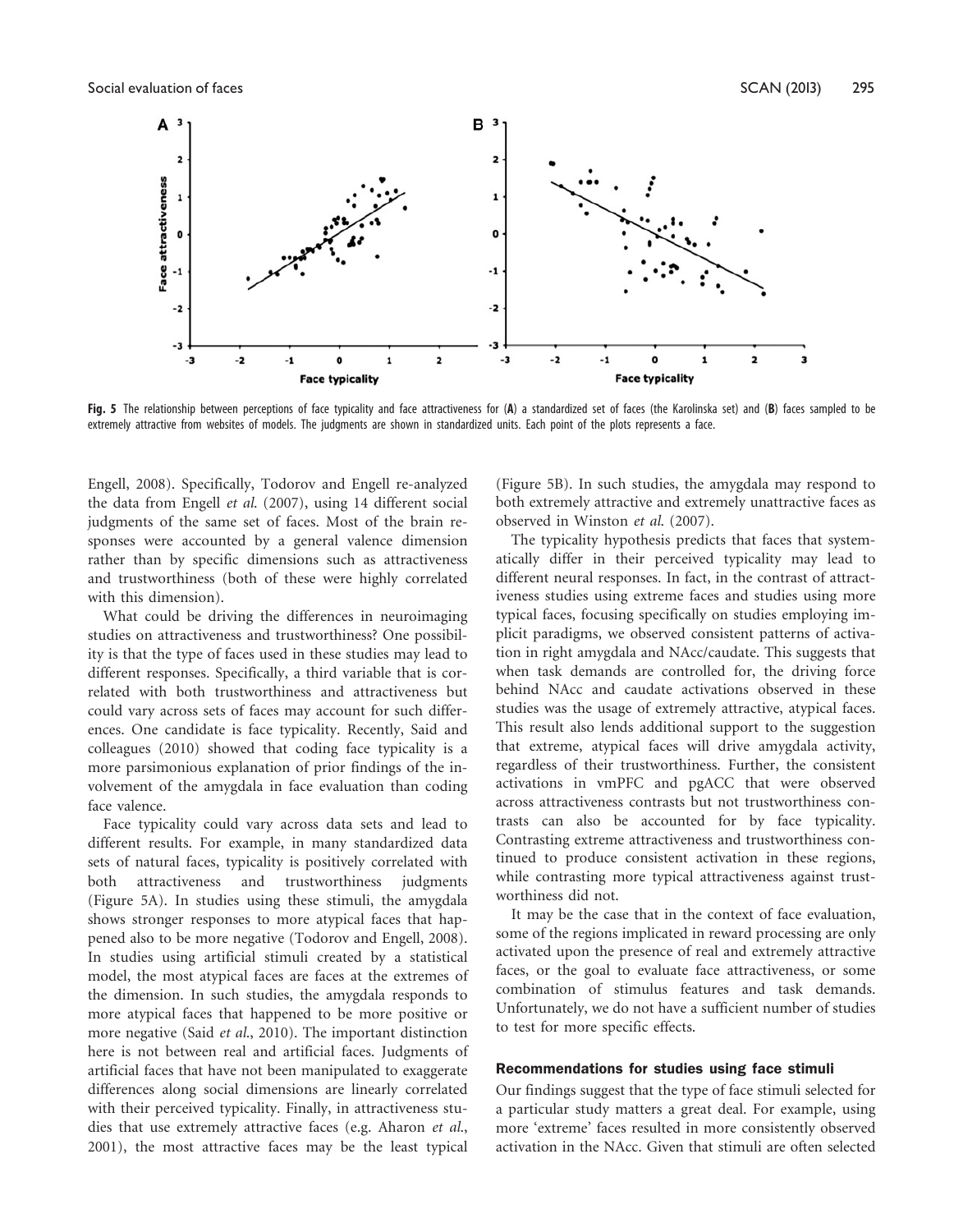<span id="page-11-0"></span>in an ad hoc fashion and rarely shared among research groups, this complicates comparisons across studies. Moreover, it undermines the generalizability of results.

To overcome these problems, researchers need to use a shared set of stimuli, not necessarily the same stimuli but stimuli sampled from a common pool. One approach is to use parametrically manipulated faces generated by an explicitly specified statistical model (e.g. Oosterhof and [Todorov,](#page-13-0) [2008; Todorov and Oosterhof, 2011](#page-13-0)). This approach has the benefit of providing researchers with a full spectrum of faces-one that is not biased towards one portion of a given dimension. Our laboratory has made a number of such databases available for academic research [\(http://web](http://webscript.princeton.edu/tlab/databases/) [script.princeton.edu/](http://webscript.princeton.edu/tlab/databases/)~[tlab/databases/\)](http://webscript.princeton.edu/tlab/databases/). However, artificial faces may not be the best stimuli for many investigators. In this case, it would be best to create a common bank of stimuli that are shared with other research groups. These stimuli could be validated on a number of important variables such as typicality, and these variables could be further used to facilitate comparisons across studies.

# SUPPLEMENTARY DATA

[Supplementary data](http://scan.oxfordjournals.org/cgi/content/full/nsr090/DC1) are available at SCAN online.

#### Conflict of Interest

None declared.

#### **REFERENCES**

- Adolphs, R. (2010). What does the amygdala contribute to social cognition? Annals of the New York Academy of Sciences, 1191, 42–61.
- Adolphs, R., Tranel, D., Damasio, A.R. (1998). The human amygdala in social judgment. Nature, 393, 470–4.
- Aharon, I., Etcoff, N., Ariely, D., Chabris, C.F., O'Connor, E., Breiter, H.C. (2001). Beautiful faces have variable reward value: fMRI and behavioral evidence. Neuron, 32, 537–51.
- Amaral, D.G., Price, J.L., Pitkänen, A., Carmichael, S.T. (1992). Anatomical organization of the primate amygdaloid complex. In: Aggleton, J.P., editor. The Amygdala: Neurobiological Aspects of Emotion, Memory, and Mental Dysfunction. New York: Wiley-Liss, pp. 1–66.
- Anderson, A.K., Christoff, K., Stappen, I., et al. (2003). Dissociated neural representations of intensity and valence in human olfaction. Nature Neuroscience, 6, 196–202.
- Aron, A., Fisher, H., Mashek, D.J., Strong, G., Li, H., Brown, L.L. (2005). Reward, motivation, and emotion systems associated with early-stage intense romantic love. Journal of Neurophysiology, 94, 327–37.
- Asch, S.E. (1946). Forming impressions of personality. Journal of Abnormal and Social Psychology, 41, 258–90.
- Baas, D., Aleman, A., Vink, M., Ramsey, N.F., de Haan, E.H.F., Kahn, R.S. (2008). Evidence of altered cortical and amygdala activation during social decision-making in schizophrenia. NeuroImage, 40, 719–27.
- Bar, M., Neta, M., Linz, H. (2006). Very first impressions. Emotion, 6, 269–78.
- Ballew, C.C., Todorov, A. (2007). Predicting political elections from rapid and unreflective face judgments. Proceedings of the National Academy of Sciences of USA, 104, 17948–53.
- Blair, I.V., Judd, C.M., Chapleau, K.M. (2004). The influence of Afrocentric facial features in criminal sentencing. Psychological Science, 15, 674–9.
- Blasi, G., Hariri, A.R., Alce, G., et al. (2009). Preferential amygdala reactivity to the negative assessment of neutral faces. Biological Psychiatry, 66, 847–53.
- Bray, S., O'Doherty, J. (2007). Neural coding of reward-prediction error signals during classical conditioning with attractive faces. Journal of Neurophysiology, 97, 3036–45.
- Breiter, H.C., Etcoff, N.L., Whalen, P.J., et al. (1996). Response and habituation of the human amygdala during visual processing of facial expression. Neuron, 17, 875–87.
- Bzdok, D., Langner, R., Caspers, S., et al. (2011). ALE meta-analysis on facial judgments of trustworthiness and attractiveness. Brain Structure and Function, 215, 209–23.
- Canli, T., Sivers, H., Whitfield, S.L., Gotlib, I.H., Gabrieli, J.D. (2002). Amygdala response to happy faces as a function of extraversion. Science, 296, 2191.
- Chatterjee, A., Thomas, A., Smith, S.E., Aguirre, G.K. (2009). The neural response to facial attractiveness. Neuropsychology, 23, 135–43.
- Cloutier, J., Heatherton, T.F., Whalen, P.J., Kelley, W.M. (2008). Are attractive people rewarding? Sex differences in the neural substrates of facial attractiveness. Journal of Cognitive Neuroscience, 20, 941–51.
- Costafreda, S.G., Brammer, M.J., David, A.S., Fu, C.H.Y. (2008). Predictors of amygdala activation during the processing of emotional stimuli: A meta-analysis of 385 PET and fMRI studies. Brain Research Reviews, 58, 57–70.
- Cunningham, W.A., Van Bavel, J.J., Johnsen, I.R. (2008). Affective flexibility: evaluative processing goals shape amygdala activity. Psychological Science, 19, 152–60.
- Dannlowski, U., Ohrmann, P., Bauer, J., et al. (2007). Amygdala reactivity predicts automatic negative evaluations for facial emotions. Psychiatry Research: Neuroimgaging, 154, 13–20.
- Davis, F.C., Johnstone, T., Mazzulla, E.C., Oler, J.A., Whalen, P.J. (2010). Regional response differences across the human amygdaloid complex during social conditioning. Cerebral Cortex, 20, 612–21.
- Dolan, R.J., Fletcher, P., Morris, J., Kapur, N., Deakin, J.F.W., Frith, C.D. (1996). Neural activation during covert processing of positive emotional facial expressions. NeuroImage, 4, 194–200.
- Eberhardt, J.L., Davies, P.G., Purdie-Vaughns, V.J., Johnson, S.L. (2006). Looking deathworthy: Perceived stereotypicality of Black defendants predicts capital-sentencing outcomes. Psychological Science, 17, 383–6.
- Engell, A.D., Haxby, J.V., Todorov, A. (2007). Implicit trustworthiness decisions: automatic coding of face properties in human amygdala. Journal of Cognitive Neuroscience, 19, 1508–19.
- Engell, A.D., Todorov, A., Haxby, J.V. (2010). Common neural mechanisms for the evaluation of facial trustworthiness and emotional expressions as revealed by behavioral adaptation. Perception, 39, 931–41.
- Fox, P.T., Parsons, L.M., Lancaster, J.L. (1998). Beyond the single study: function/location meta-analysis in cognitive neuroimaging. Current Opinions in Neurobiology, 8, 178–87.
- Fu, C.H.Y., Williams, S.C.R., Brammer, M.J., et al. (2007). Neural responses to happy facial expressions in major depression following antidepressant treatment. American Journal of Psychiatry, 164, 599–607.
- Gordon, D.S., Platek, S.M. (2009). Trustworthy? The brain knows: Implicit neural responses to faces that vary in Dark Triad Personality characteristics and trustworthiness. Journal of Social, Evolutionary, and Cultural Psychology, 3, 182–200.
- Gothard, K.M., Battaglia, F.P., Erickson, C.A., Spitler, K.M., Amaral, D.G. (2007). Neural responses to facial expression and face identity in the monkey amygdala. Journal of Neurophysiology, 97, 1671–83.
- Hamermesh, D., Biddle, J. (1994). Beauty and the labor market. The American Economic Review, 84, 1174–94.
- Hampshire, A., Chaudhry, A.M., Owen, A.M., Roberts, A.C. (2011). Dissociable roles for lateral orbitofrontal cortex and lateral prefrontal cortex during preference driven reversal learning. Neuroimage, [Epub 29 October, 2011, doi: 10.1016/j.neuroimage.2011.10.072].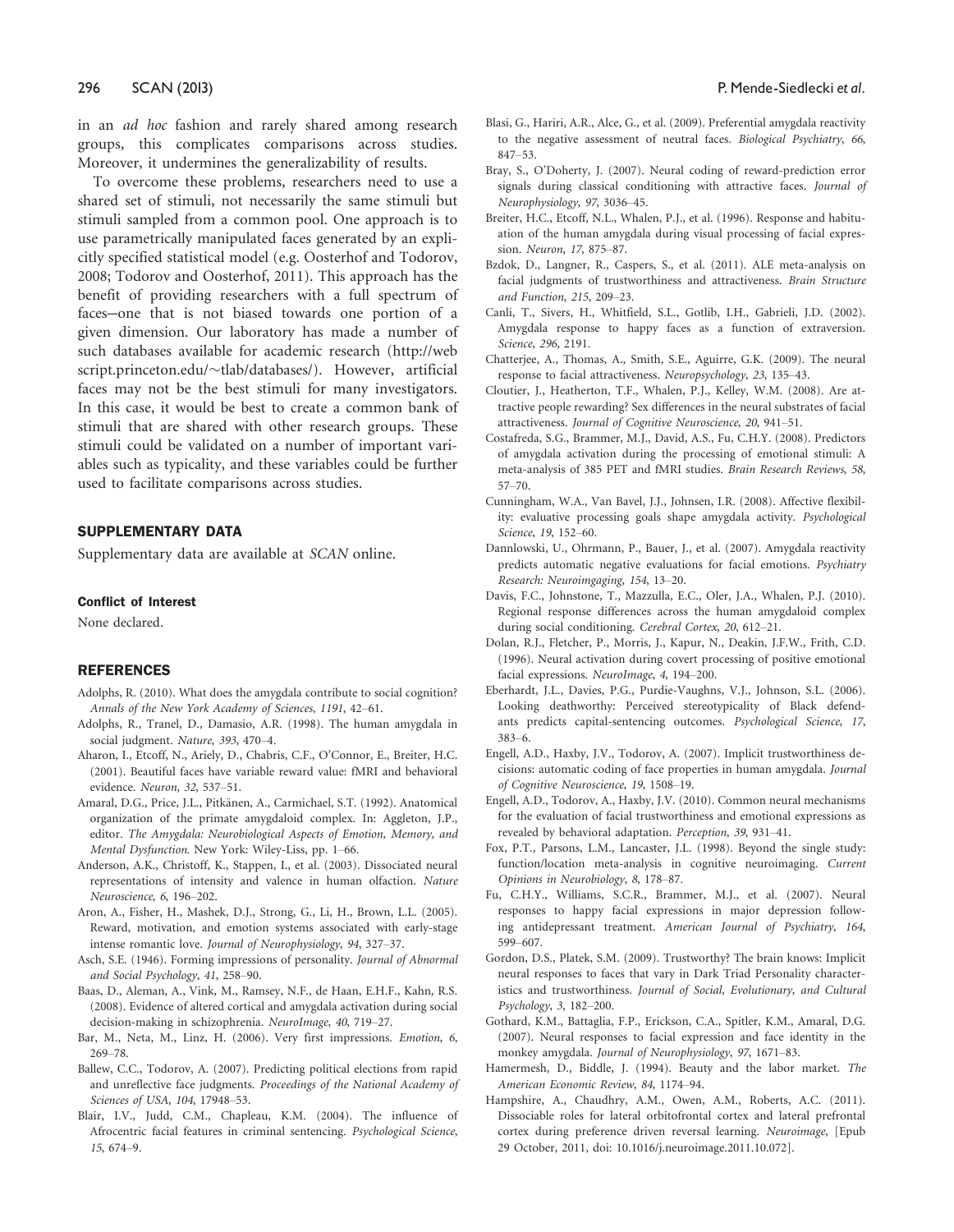#### <span id="page-12-0"></span>Social evaluation of faces **SCAN (2013)** 297

- Haruno, M., Kuroda, T., Doya, K., et al. (2004). A neural correlate of reward-based behavioral learning in caudate nucleus: a functional magnetic resonance imaging study of a stochastic decision task. Journal of Neuroscience, 24, 1660–5.
- Heinz, A., Braus, D.F., Smolka, M.N., et al. (2004). Amygdala-prefrontal coupling depends on a genetic variation of the serotonin transporter. Nature Neuroscience, 8, 20–1.
- Hoffman, K.L., Gothard, K.M., Schmid, M.C., Logothetis, N.K. (2007). Facial-expression and gaze-selective responses in the monkey amygdala. Current Biology, 17, 766–72.
- Iaria, G., Fox, C.J., Waite, C.T., Aharon, I., Barton, J.J.S. (2008). The contribution of the fusiform gyrus and superior temporal sulcus in processing facial attractiveness: Neuropsychological and neuroimaging evidence. Journal of Neuroscience, 155, 409–22.
- Jackson, M.C., Wolf, C., Johnston, S.J., Raymond, J.E., Linden, D.E.J. (2008). Neural correlates of enhanced visual short-term memory for angry faces: an fMRI study. PLoS One, 3, e3536.
- Kampe, K.K., Frith, C.D., Dolan, R.J., Frith, U. (2001). Reward value of attractiveness and gaze. Nature, 413, 589.
- Kawabata, H., Zeki, S. (2004). Neural correlates of beauty. Journal of Neurophysiology, 91, 1699–05.
- Kesler-West, M.L., Andersen, A.H., Smith, C.D., Avison, M.J., Davis, C.E., Kryscio, R.J., Blonder, L.X. (2001). Neural substrates of facial emotion processing using fMRI. Cognitive Brain Research, 11, 213–26.
- Kim, H., Somerville, L.H., McLean, A.A., Johnstone, T., Shin, L.M., Whalen, P.J. (2003). Functional MRI response of the human dorsal amygdala/substantia innominata region to facial expressions of emotion. Annals of the New York Academy of Sciences, 985, 533–5.
- Kim, H., Adolphs, R., O Doherty, J.P., Shimojo, S. (2007). Temporal isolation of neural processes underlying face preference decisions. Proceedings of the National Academy of Sciences of USA, 104, 18253–8.
- Kober, H., Barrett, L.F., Joseph, J., Bliss-Moreau, E., Lindquist, K., Wager, T.D. (2008). Functional grouping and cortical-subcortical interactions in emotion: a meta-analysis of neuroimaging studies. NeuroImage, 42, 998–1031.
- Kober, H., Wager, T.D. (2010). Meta-analyses of neuroimaging data. Wiley Interdisciplinary Reviews, 1, 293–300.
- Knutson, B., Adams, C.M., Fong, G.W., Hommer, D. (2001a). Anticipation of increasing monetary reward selectively recruits nucleus accumbens. Journal of Neuroscience, 21, 1–5.
- Knuston, B., Fong, G.W., Adams, C.M., Varner, J.L., Hommer, D. (2001b). Dissociation of reward anticipation and outcome with event-related fMRI. NeuroReport, 12, 3683–7.
- Kranz, F., Ishai, A. (2006). Face perception is modulated by sexual preference. Current Biology, 16, 63–8.
- Laird, A.R., Fox, P.M., Price, C.J., et al. (2005). ALE meta-analysis: controlling the false discovery rate and performing statistical contrasts. Human Brain Mapping, 25, 155–64.
- Lee, T.M.C., Liu, H., Hoosain, R., et al. (2002). Gender differences in neural correlates of recognition of happy and sad faces in humans assessed by functional magnetic resonance imaging. Neuroscience Letters, 1, 13–16.
- Liang, X., Zebrowitz, L.A., Zhang, Y. (2010). Neural activation in the 'reward circuit' shows a nonlinear response to facial attractiveness. Social Neuroscience, 5, 320–34.
- Mazur, A., Mazur, J., Keating, C. (1984). Military rank attainment of a West Point class: effects of cadets' physical features. American Journal of Sociology, 90, 125–50.
- Monk, C.S., Nelson, E.E., McClure, E.B., et al. (2006). Ventrolateral prefrontal cortex activation and attentional bias in response to angry faces in adolescents with generalized anxiety disorder. American Journal of Psychiatry, 163, 1091–7.
- Monk, C.S., Telzer, E.H., Mogg, K., et al. (2008). Amygdala and ventrolateral prefrontal cortex activation to masked angry faces in children and adolescents with generalized anxiety disorder. Archives of General Psychiatry, 65, 568–76.
- Montepare, J.M., Dobish, H. (2003). The contribution of emotion perceptions and their overgeneralizations to trait impressions. Journal of Nonverbal Behavior, 27, 236–54.
- Morris, J.S., Frith, C.D., Perrett, D.I., et al. (1996). A differential neural response in the human amygdala to fearful and happy expressions. Nature, 383, 812–5.
- Morris, J.S., Ohman, A., Dolan, R.J. (1998). Conscious and unconscious emotional learning in the human amygdala. Nature, 393, 467–70.
- Nakamura, K., Kawashima, R., Nagumo, S., et al. (1998). Neuroanatomical correlates of the assessment of facial attractiveness. Neuroreport, 9, 753–7.
- Nakamura, K., Mikami, A., Kubota, K. (1992). Activity of single neurons in the monkey amygdala during performance of a visual discrimination task. Journal of Neurophysiology, 67, 1447–63.
- Nichols, T., Hayasaka, S. (2003). Controlling the familywise error rate in functional neuroimaging: a comparative review. Statistical Methods in Medical Research, 12, 419–46.
- Nielsen, F.A., Copenhagen, D., Lyngby, D. (2005). Mass meta-analysis in Talairach space. Advances in Neural Information Processing Systems, 17, 985–92.
- Nomura, M., Ohira, H., Haneda, K., et al. (2004). Functional association of the amygdala and ventral prefrontal cortex during cognitive evaluation of facial expressions primed by masked angry faces: an event-related fMRI study. NeuroImage, 21, 352-63.
- Pessoa, L., McKenna, M., Gutierrez, E., Ungerleider, L.G. (2002). Neural processing of emotional faces requires attention. Proceedings of the National Academy of Sciences of USA, 99, 11458–63.
- Pezawas, L., Meyer-Lindenberg, A., Drabant, E.M., et al. (2005). 5-HTTLPR polymorphism impacts human cingulate-amygdala interactions: a genetic susceptibility mechanism for depression. Nature Neuroscience, 8, 828–34.
- Phan, K.L., Wager, T.D., Taylor, S.F., Liberzon, I. (2002). Functional neuroanatomy of emotion: a meta-analysis of emotion activation studies in PET and fMRI. NeuroImage, 16, 331–48.
- Phillips, M.L., Bullmore, E.T., Howard, R., et al. (1998). Investigation of facial recognition memory and happy and sad facial expression perception: an fMRI study. Psychiatry Research: Neuroimaging Section, 83, 127–38.
- Pinkham, A.E., Hopfinger, J.B., Pelphrey, K.A., Piven, J., Penn, D.L. (2008a). Neural bases for impaired social cognition in schizophrenia and autism spectrum disorders. Schizophrenia Research, 99, 164–75.
- Pinkham, A.E., Hopfinger, J.B., Ruparel, K., Penn, D.L. (2008b). An investigation of the relationship between activation of a social cognitive neural network and social functioning. Schizophrenia Bulletin, 34, 688–97.
- Pochon, J.-B., Riis, J., Sanfey, A.G., Nystrom, L.E., Cohen, J.D. (2008). Function imaging of decision conflict. Journal of Neuroscience, 28, 2468–3473.
- O'Doherty, J., Winston, J., Critchley, H., Perrett, D., Burt, D.M., Dolan, R.J. (2003). Beauty in a smile: the role of medial orbitofrontal cortex in facial attractiveness. Neuropsychologia, 41, 147–55.
- Olivola, C.Y., Todorov, A. (2010a). Elected in 100 milliseconds: appearance-based trait inferences and voting. Journal of Nonverbal Behavior, 34, 83–110.
- Olivola, C.Y., Todorov, A. (2010b). Fooled by first impressions? Re-examining the diagnostic value of appearance-based inferences. Journal of Experimental Social Psychology, 46, 315–24.
- Olson, I.R., Marshuetz, C. (2005). Facial attractiveness is appraised in a glance. Emotion, 5, 498–502.
- Oosterhof, N.N., Todorov, A. (2008). The functional basis of face evaluation. Proceedings of the National Academy of Sciences of USA, 105, 11087–92.
- Oosterhof, N.N., Todorov, A. (2009). Shared perceptual basis of emotional expressions and trustworthiness impressions from faces. Emotion, 9, 128–33.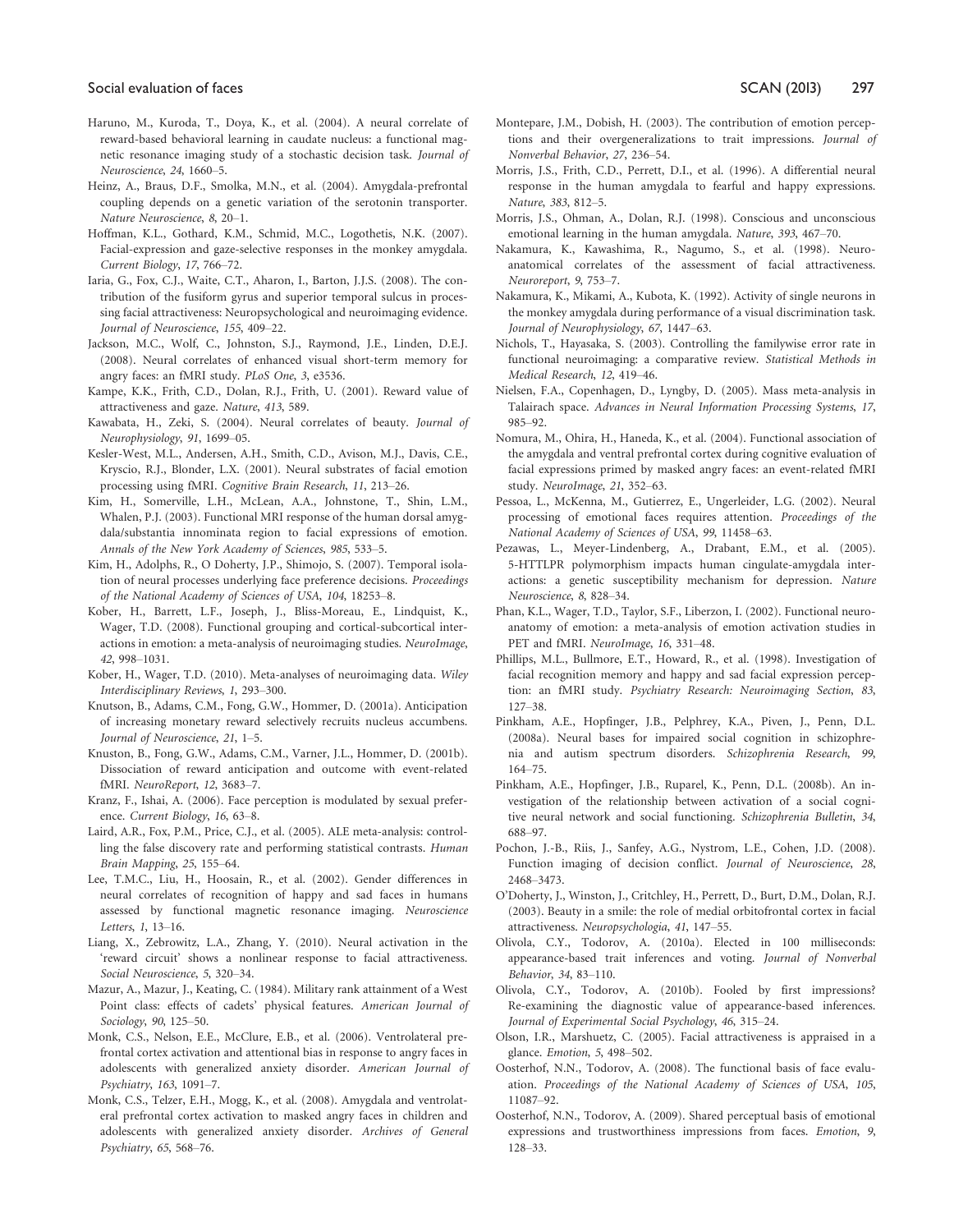- <span id="page-13-0"></span>Quirk, G.J., Likhtik, E., Pelletier, J.G., Paré, D. (2003). Stimulation of medial prefrontal cortex decreases the responsiveness of central amygdala output neurons. Journal of Neuroscience, 23, 8800–7.
- Rolls, E.T. (2000a). The orbitofrontal cortex and reward. Cereberal Cortex, 10, 284–94.
- Rolls, E.T. (2000b). Neurophysiology and function of the primate amygdala, and neural basis of emotion. In: Aggleton, J.P., editor. The Amygdala: A Functional Analysis. USA: Oxford University Press, pp. 447–78.
- Rule, N.O., Ambady, N. (2008). Brief exposures: male sexual orientation is accurately perceived at 50 ms. Journal of Experimental Social Psychology, 44, 1100–5.
- Rule, N.O., Ambady, N., Adams, R.B.Jr (2009). Personality in perspective: judgmental consistency across orientations of the face. Perception, 38, 1688–99.
- Said, C.P., Baron, S.G., Todorov, A. (2009a). Nonlinear amygdala response to face trustworthiness: contributions of high and low spatial frequency information. Journal of Cognitive Neuroscience, 21, 519–28.
- Said, C.P., Dotsch, R., Todorov, A. (2010). The amygdala and FFA track both social and non-social face dimensions. Neuropsychologia, 48, 3596–605.
- Said, C.P., Haxby, J.V., Todorov, A. (2011). Brain systems for the assessment of the affective value of faces. Philosophical Transactions of the Royal Society, B, 336, 1660-70.
- Said, C.P., Sebe, N., Todorov, A. (2009b). Structural resemblance to emotional expressions predicts evaluation of emotionally neutral faces. Emotion, 9, 260–4.
- Sander, D., Grafman, J., Zalla, T. (2003). The human amygdala: an evolved system for relevance detection. Reviews in the Neurosciences, 14(4), 303–16.
- Salimi-Khorshidi, G., Smith, S.M., Keltner, J.R., Wager, T.D., Nichols, T.E. (2009). Meta-analysis of neuroimaging data: a comparison of image-based and coordinate-based pooling of studies. NeuroImage, 45, 810–23.
- Sergerie, K., Chochol, C., Armony, J.L. (2008). The role of the amygdala in emotional processing: a quantitative meta-analysis of functional neuroimaging studies. Neuroscience and Biobehavioral Reviews, 32, 811–30.
- Small, D.M., Gregory, M.D., Mak, Y.E., Gitelman, D., Mesulam, M.M., Parrish, T. (2003). Dissociation of neural representation of intensity and affective valuation in human gestation. Neuron, 39, 701–11.
- Smith, D.V., Hayden, B.Y., Truong, T., Song, A.W., Platt, M.L., Huettel, S.A. (2010). Distinct value signals in anterior and posterior ventromedial prefrontal cortex. Journal of Neuroscience, 30, 2490–95.
- Somerville, L.H., Kim, H., Johnstone, T., Alexander, A.L., Whalen, P.J. (2004). Human amygdala responses during presentation of happy and neutral faces: correlations with state anxiety. Biological Psychiatry, 55, 897–903.
- Somerville, L.H., Wig, G.S., Whalen, P.J., Kelley, W.M. (2006). Dissociable medial temporal lobe contributions to social memory. Journal of Cognitive Neuroscience, 18, 1253–65.
- Stein, J.L., Wiedholz, L.M., Bassett, D.S., et al. (2007). A validated network of effective amygdala connectivity. NeuroImage, 36, 736–45.
- Taylor, S.E., Eisenberger, N.I., Saxbe, D., Lehman, B.J., Lieberman, M.D. (2006). Neural responses to emotional stimuli are associated with childhood family stress. Biological Psychiatry, 60, 296–301.
- Todorov, A. (2008). Evaluating faces on trustworthiness: an extension of systems for recognition of emotions signaling approach/avoidance behaviors. Annals of the New York Academy of Sciences, 1124, 208–24.
- Todorov, A. (2011). The role of the amygdala in face perception and evaluation. Motivation and Emotion. [Published online August 2, 2011; doi:10.1007/s11031-011-9238-5].
- Todorov, A., Baron, S., Oosterhof, N.N. (2008a). Evaluating face trustworthiness: a model based approach. Social, Cognitive, and Affective Neuroscience, 3, 119–27.
- Todorov, A., Engell, A. (2008). The role of the amygdala in implicit evaluation of emotionally neutral faces. Social, Cognitive, and Affective Neuroscience, 3, 303–12.
- Todorov, A., Mandisodza, A.N., Goren, A., Hall, C.C. (2005). Inferences of competence from faces predict election outcomes. Science, 308, 1623–6.
- Todorov, A., Oosterhof, N.N. (2011). Modeling social perception of faces. IEEE Signal Processing Magazine, 28, 117–22.
- Todorov, A., Pakrashi, M., Oosterhof, N.N. (2009). Evaluating faces on trustworthiness after minimal time exposure. Social Cognition, 27, 813–33.
- Todorov, A., Said, C.P., Engell, A.D., Oosterhof, N.N. (2008b). Understanding evaluation of faces on social dimensions. Trends in Cognitive Sciences, 12, 455–60.
- Todorov, A., Said, C.P., Oosterhof, N.N., Engell, A.D. (2011). Taskinvariant brain responses to the social value of faces. Journal of Cognitive Neuroscience. [Epub ahead of print; doi:10.1162/ jocn.2011.21616].
- Todorov, A., Said, C.P., Verosky, S.C. (2011). Personality impressions from facial appearance. In: Calder, A., Haxby, J.V., Johnson, M., Rhodes, G., editors. Handbook of Face Perception. USA: Oxford University Press, pp. 631–52.
- Tsukiura, T., Cabeza, R. (2010). Shared brain activity for aesthetic and moral judgments: implications for the Beauty-is-Good stereotype. Social Cognitive and Affective Neuroscience. [Published online March 15, 2010; doi: 10.1093/scan/nsq025].
- Turk, D.J., Banfield, J.F., Walling, B.R., Heatherton, T.F., Grafton, S.T., Handy, T.C., et al. (2004). From facial cue to dinner for two: the neural substrates of personal choice. NeuroImage, 22, 1281–90.
- Van Rijn, S., Swaab, H., Baas, D., de Haan, E., Kahn, R.S., Aleman, A. (2011). Neural systems for social cognition in Klinefelter syndrome (47,XXY): evidence from fMRI. Social Cognitive and Affective Neuroscience. [Published online July 6, 2011; doi: 10.1093/ scan/nsr041].
- Verosky, S.C., Todorov, A. (2010). Differential neural responses to faces physically similar to the self as a function of their valence. NeuroImage, 49, 1690–8.
- Vrticka, P., Andersson, F., Grandjean, D., Sander, D., Vuilleumier, P. (2008). Individual attachment style modulates human amygdala and striatum activation during social appraisal. PLoS ONE, 3, e2868.
- Wager, T.D., Barrett, L.F., Bliss-Moreau, E., et al. (2008). The neuroimaging of emotion. In: Lewis, M., Haviland-Jones, J.M., Barrett, L.F., editors. Handbook of Emotion 3rd edn. New York: Guilford, pp. 249–71.
- Wager, T.D., Smith, E.E. (2003). Neuroimaging studies of working memory: a meta-analysis. Cognitive Affective Behavioural Neuroscience, 3, 255–74.
- Wager, T.D., Reading, S., Jonides, J. (2004). Neuroimaging studies of shifting attention: a meta-analysis. NeuroImage, 22, 1679–93.
- Whalen, P.J., Rauch, S.L., Etcoff, N.L., McInerney, S.C., Lee, M.B., Jenike, M.A. (1998). Masked presentations of emotional facial expressions modulate amygdala activity without explicit knowledge. Journal of Neuroscience, 18, 411–8.
- Whalen, P.J., Shin, L.M., McInerny, S.C., Fischer, H., Wright, C.I., Rauch, S.L. (2001). A function MRI study of human amygdala responses to facial expressions of fear versus anger. Emotion, 1, 70–83.
- Willis, J., Todorov, A. (2006). First impressions: making up your mind after 100 ms exposure to a face. Psychological Science, 17, 592–8.
- Winston, J.S., O'Doherty, J., Kilner, J.M., Perrett, D.I., Dolan, R.J. (2007). Brain systems for assessing facial attractiveness. Neuropsychologia, 45, 195–206.
- Winston, J.A., Strange, B., O'Doherty, J., Dolan, R.J. (2002). Automatic and intentional brain responses during evaluation of trustworthiness of face. Nature Neuroscience, 5, 277–83.
- Yang, T.T., Menon, C., Eliez, S., et al. (2002). Amygdalar activation associated with positive and negative facial expressions. Neuroreport, 13, 1737–41.